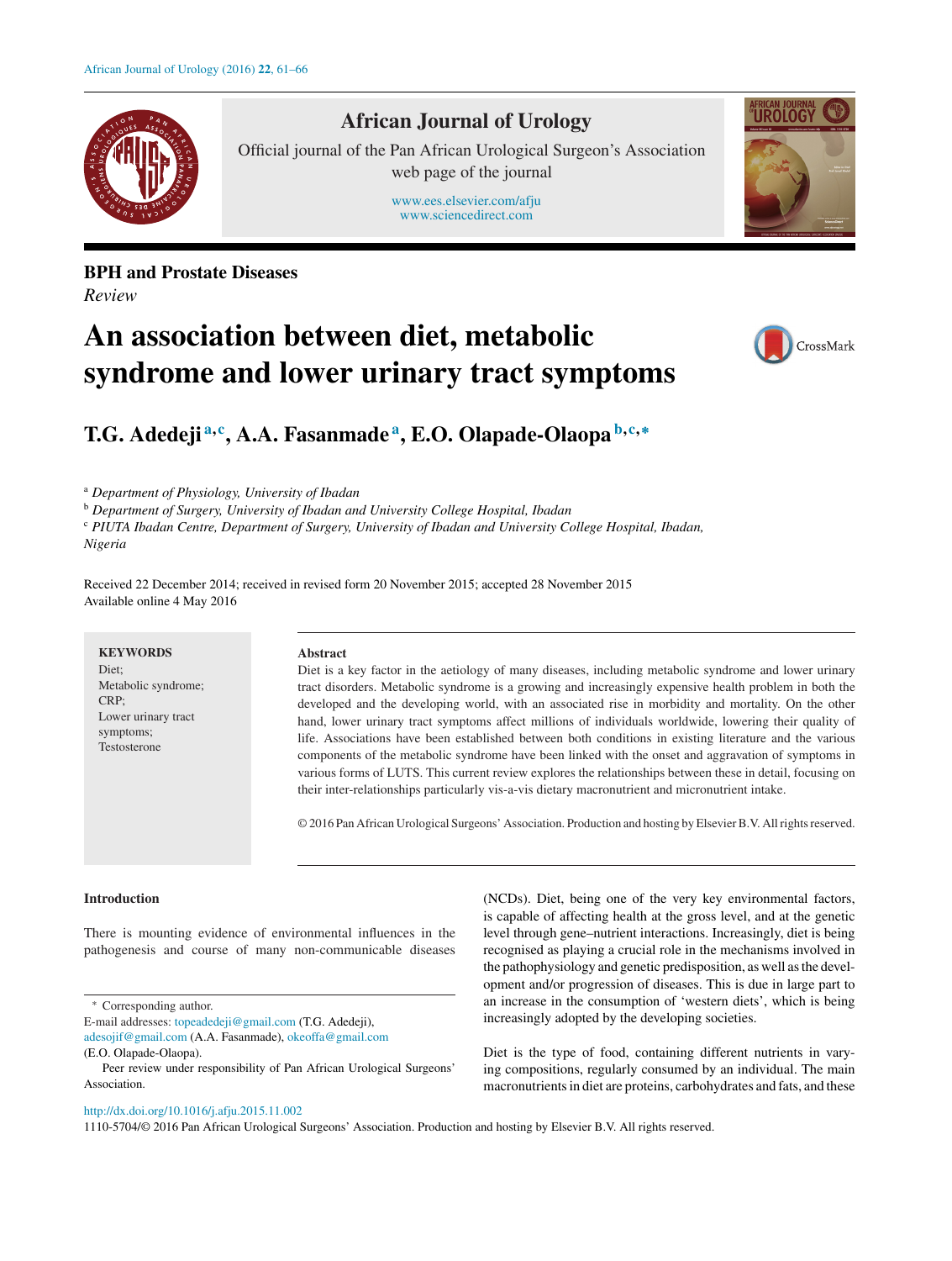are varied in each diet according to choice, culture, health status, and economic strength of an individual. At the cellular level, these varying nutrients are absorbed and utilised for energy in the body through the body's metabolic processes [\[1\].](#page-3-0) Nutritionally poor diets have been linked to several chronic NCDs including metabolic syndrome (MetS) [\[2\],](#page-3-0) a disorder which primarily originates from morbid obesity, often as a consequence of a high-fat diet. A 'balanced' diet is a diet which contains all of the individual macronutrients (and micronutrients) required for the optimal wellbeing and health of an individual. However, diets high in fats and carbohydrates are commonly consumed and these have been linked to several metabolic disorders.

MetS is an aggregation of disorders which include elevated triglycerides and apoprotein B – containing lipoproteins, reduced High Density Lipoprotein (HDL), arterial blood pressure elevation, and imbalances in glucose homeostasis with the main manifestations of this syndrome however being insulin resistance and abdominal obesity [\[3\].](#page-3-0) This syndrome is a global problem which has long posed a challenge to the developed world, and increasingly so to the developing societies of the world. Its incidence and prevalence is high in many countries amounting to a high socioeconomic cost, especially in costs of management of affected. MetS has been described as a major factor in the aetiology of lower urinary tract symptoms (LUTS) [\[3\],](#page-3-0) increasing both predisposition to the disorder and the aggressiveness of the symptoms. Also, individual components of MetS have been reported to have strong associations with LUTS [\[4\].](#page-3-0)

Lower urinary tract symptoms have been established as having a deleterious influence on quality of life for of adults irrespective of age, sex, and subpopulation [\[5\].](#page-3-0) The International Continence Society (ICS) has characterised LUTS into three classes which are storage, voiding, and post-micturition symptoms [\[6\].](#page-3-0) LUTS are often described in relation to benign prostatic hyperplasia (BPH) in men, especially those older than 60 years. However, LUTS could originate from other sources (see Fig. 1 below) [\[7\]](#page-3-0) and the diet of an individual, especially elderly males, could be a predisposing factor. The commonest causes of LUTS include, (1) Diabetes mellitus



**Fig. 1** European Association of Urology guidelines for factors causing LUTS [\[10\].](#page-3-0)

(2) Overactive bladder which has been described as "a syndrome with urgency, with or without associated urine incontinence and usually accompanied by higher urinary frequency and nocturia" [\[8\],](#page-3-0) and (3) Bladder Outlet Obstruction especially that secondary to benign prostatic hyperplasia which has a high prevalence, especially in older males. Despite the high prevalence of the latter two diseases, the mechanisms responsible for the voiding dysfunction are still a focus of intense research efforts.

# **Associations between metabolic syndrome and lower urinary tract symptoms**

Type II diabetes mellitus has a strong association with moderate to severe LUTS. Besides being implicated in the origin of LUTS, DM has also been established as a deleterious factor in the more common LUTS, having an adverse effect on the bladder. More than half of patients have been established as demonstrating bladder abnormalities characterised by increased bladder capacity, weakened sensation, poor contractility, and increased postvoid residual urine [\[9\].](#page-3-0) Diabetic bladder dysfunction could be induced by diabetic neuropathy and/or the osmotic diuresis associated with diabetes mellitus [\[10,11\].](#page-3-0) Lee et al. reported that a high LUTS score might be a good marker for assessing diabetic bladder dysfunction [\[12\].](#page-4-0)

Reduced testosterone concentrations are also associated with the metabolic syndrome. In the InCHIANTI study, the testosterone level was significantly reduced in elderly male participants with MetS [\[13\].](#page-4-0) A negative correlation was also reported for waist circumference and total testosterone in a study carried out in Argentina [\[14\].](#page-4-0) Decreased testosterone in MetS is attributable to the insulin resistance which results in hyperinsulinaemia. The increased insulin in circulation inhibits testosterone production by the Leydig cells  $[15]$ . Increase in adipocytokines is also another key factor responsible for low testosterone production. Leptin is a hormone secreted by fat cells which links food intake and energy expenditure to fat mass in the body and an increase in its secretion has been linked with low testosterone concentrations [\[16\].](#page-4-0) Also, of interest is the increase in aromatase activity linked with MetS. Adipocytes secrete aromatase which catalyses conversion of testosterone to estradiol, and its increased secretion in MetS, secondary to increased fat mass, results in a decrease in testosterone level. Low testosterone has been reported to have an inverse relationship to LUTS in men [\[17\].](#page-4-0) This interrelationship between MetS and LUTS could be adduced to microanatomical modifications which might result in loss of tissue elasticity and fibrosis which, eventually may correspond with the effect of testosterone on penile tissue in men with hypogonadism [\[18\]](#page-4-0)

Insulin has been described as an independent risk factor forstimulation of prostatic hypertrophy in benign prostatic hyperplasia (BPH) [\[19\].](#page-4-0) Insulin resistance is one of the fundamental pathologies of MetS, which results in excessive insulin concentrations in blood (hyperinsulinaemia). Hyperinsulinaemia has been implicated as a factor in increased tone of prostatic smooth muscle [\[20\].](#page-4-0) This will eventually result in an increase in prostatic size and volume [\[21,22\].](#page-4-0) MetS progression results in chronic inflammation and this has been directly associated with prostate enlargement [\[23\].](#page-4-0) The inflammation process is characterised by increased T-lymphocytic activity, which in the prostate may give rise to proliferation of both stromal and epithelial cells, and this repetitive and continuous damage to the tissues followed by healing may eventually result in prostate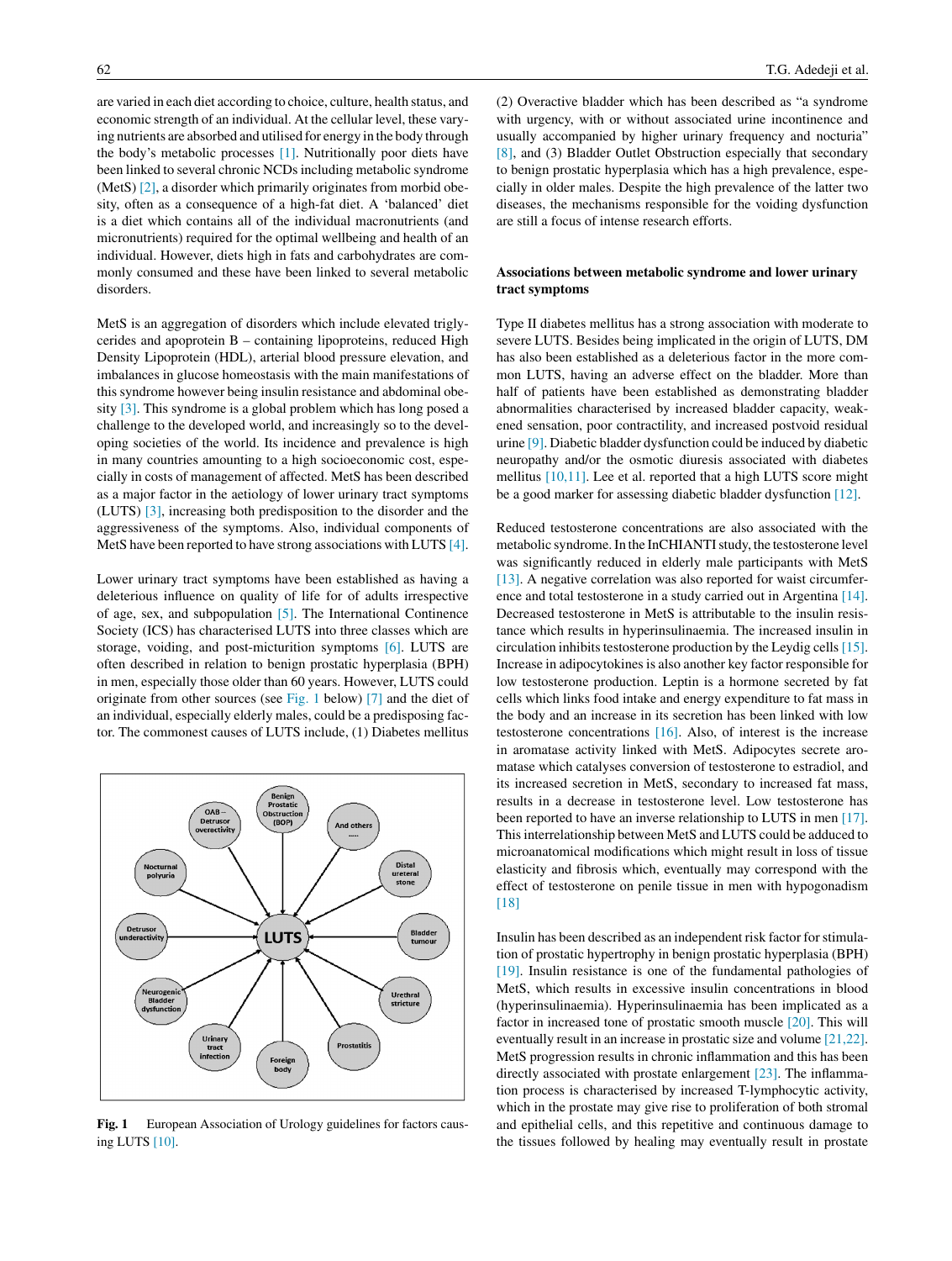enlargement. Prostatic enlargement precipitates BPH which is a major cause of BOO, a key trigger of LUTS [\[3\].](#page-3-0) In the pathogenesis of MetS, insulin resistance has also been revealed as a cause of increased sympathetic activity [\[24\].](#page-4-0) Hyperinsulinaemia induces an increase in overall activity of the autonomic nervous system (ANS) which will result in prostatic hypertrophy as well as overactivity of the detrusor muscle. Stimulation of the  $\alpha$ 1-adrenoceptor has been implicated in dynamic obstruction, a mediation which is because of the associated increase in blood pressure [\[25\].](#page-4-0) Atherosclerosis in MetS results in narrowing of blood vessels predisposing them to chronic ischaemia. Pelvic ischaemia has been reported to decrease bladder compliance and contractile force while increasing void frequency in an animal model [\[26\].](#page-4-0) Narrowing of the blood vessels in atherosclerosis causes a drastic reduction in blood flowto the bladder during its filling. This processes of repeated ischaemia and subsequent reperfusion eventually stimulates high production of reactive oxygen species (ROS) which damages bladder tissues.

Serum C-Reactive Protein (CRP) level is considered a surrogate marker for chronic inflammation, a consideration which is synonymous to both metabolic syndrome and lower urinary tract symptoms, and elevated serum CRP levels have been linked with both conditions. CRP is produced by the liver in response to factors released by adipocytes and tissue macrophages, enhancing phagocytosis [\[27\].](#page-4-0) In patients enrolled in the Reduction by Dutasteride of Prostate Cancer Event study (REDUCE study), histology of the prostate showed chronic inflammation in 77.6% of men in prostatic biopsy specimens at baseline, revealing conclusive evidence of a relationship between the severity of LUTS and the degree of chronic inflammation [\[28\].](#page-4-0) A recent study has demonstrated a link between amount of CRP in serum and BPH and LUTS and that it rose with increase in age, PSA levels, as well as increased severity of LUTS, lower void volumes, and increases in storage symptoms [\[29\].](#page-4-0) Multivariate analysis also indicated that independent predictors associated with an elevated serum CRP level were IPSS and age, suggesting that increased serum CRP level can be associated with increased LUTS in men with BPH [\[30\].](#page-4-0) Studies into bladder pain syndrome or interstitial cystitis have also been providing increasing evidence which suggests that it is associated with urothelial dysfunction and afferent hyperexcitability due to neurogenic bladder inflammation [\[31\].](#page-4-0) Interestingly, high-sensitivity C-reactive protein (hs-CRP) level has been very beneficial in predicting the risk of cardiovascular disease and DM in asymptomatic people [\[32\].](#page-4-0) It is acknowledged as a very sensitive predictor of Type 2 diabetes mellitus and coronary heart disease and has been suggested for use as criteria for future definitions of metabolic syndrome [\[33\].](#page-4-0) Increase in serum CRP levels have an established association with MetS risk factors and has been shown to indicate a greater risk of cardiovascular disease [\[34\].](#page-4-0)

Obesity, the precursor and predisposing factor to and a major component of MetS, has been described as being a strong risk factor for incontinence and LUTS and weight loss has been reported to reduce the frequency of urinary incontinence [\[35\].](#page-4-0) The reported outcomes of the Program to Reduce Incontinence by Diet and Exercise (PRIDE) clinical trial, showed that women who were overweight and obese presenting with urinary incontinence, when randomised to lifestyle intervention showed great improvement in urinary incontinence, especially for stress incontinence [\[36\].](#page-4-0) They described clinically and statistically significant reductions in urinary incontinent episodes with modest weight losses of 5–10%. In a different study based on analysis of data from the third National Health and Nutrition Examination Survey (NHANES III) and Healthy Eating Index (HEI), an association was reported between unhealthy diet consumption and LUTS after the investigators had controlled for other known modifiable risk factors [\[37\].](#page-4-0) This cross-sectional study carried out in the United States reported that a healthy diet (as defined by USDA HEI) was associated with lower self-reported LUTS in men over the age of 40 years. It however found no evidence to support a protective effect by any food group. They also reported evidence of higher self-reported LUTS in blacks and Hispanics. Other studies in this line include the Olmsted County study [\[38\],](#page-4-0) the Flint study [\[39\],](#page-4-0) the UrEpik study [\[40\],](#page-4-0) the third National Health and Nutrition Examination Survey (NHANES) [\[41\],](#page-4-0) the HUNT study [\[42\],](#page-4-0) and the Boston Area Community Health (BACH) Survey [\[43\].](#page-4-0) Many of these studies reported significant associations between LUTS and factors like BMI (Body-Mass Index), Waist-Hip ratio, physical activity, diabetes mellitus as well as cardiovascular diseases (especially those affecting the heart). The BACH survey also reported a relationship between cardiovascular diseases and increased odds of LUTS and also that the effects of BMI and physical activity on the odds of LUTS were most prominent in women [\[43\].](#page-4-0)

# **Diet, metabolic syndrome and lower urinary tract symptoms (LUTS)**

All of the described origins of LUTS are influenced by macronutrient intake and these have been established in many studies [\[44,45\].](#page-4-0) Despite this, the extent of these relationships remains unclear and controversial. Results from some studies in surgically treated BPH assessing effects of macronutrients on LUTS were inconsistent [\[46\],](#page-4-0) whilst another study established a positive relationship between total fat content of the body and BPH, while also reporting an inverse association between protein intake and BPH as defined by BPH treatment or a high protein score [\[47\].](#page-4-0)

It was earlier reported that men who consumed diets high in energy content, especially those with high protein and polyunsaturated fatty acid (PUFA) content, had a higher predisposition to BPH [\[48\].](#page-4-0) The Prostate Cancer Prevention Trial (PCPT) results confirmed that high fat diets and high red meat consumption were associated with increase in the risk of Benign Prostatic Hyperplasia (BPH), while observing that high vegetable intake resulted in a reduction of the risk [\[49\].](#page-4-0) Several reports suggest that low fat/low energy diets, especially those containing large amounts of fruits and vegetables (rich in  $\beta$ -carotene lutein or vitamin C), which are well-known to protect against obesity and the resultant MetS, could also be protective against LUTS [\[49,50\].](#page-4-0) Lower incidences of BPH/LUTS and other prostate-related conditions have been observed in some Asian countries when compared with Western nations. This has been suggested to be related to the consumption of a mainly plant-based diet in those Asian countries whereas the Western diet is predominantly animal-based [\[51\].](#page-5-0) It is believed that high intake of unsaturated fatty acids might stimulate and worsen inflammation as well as impair  $5\alpha$ -reductase activity through a detrimental effect on the lipid membrane via its peroxidation [\[52\].](#page-5-0) Maserejian et al. described a high magnitude, dose-dependent association between high total energy intake and overall LUTS in women with low waist circumferences, and also reported that increased saturated fat intake was predictive of post-micturition symptoms [\[53\].](#page-5-0) Metabolic factors, as well as its associated lifestyle changes have been implicated in significantly increased risks of lower urinary tract symptoms. Associated dietary factors implicated include meat and high fat intake and it has been suggested that these might be viable considerations in the prevention and treatment of LUTS [\[54\].](#page-5-0)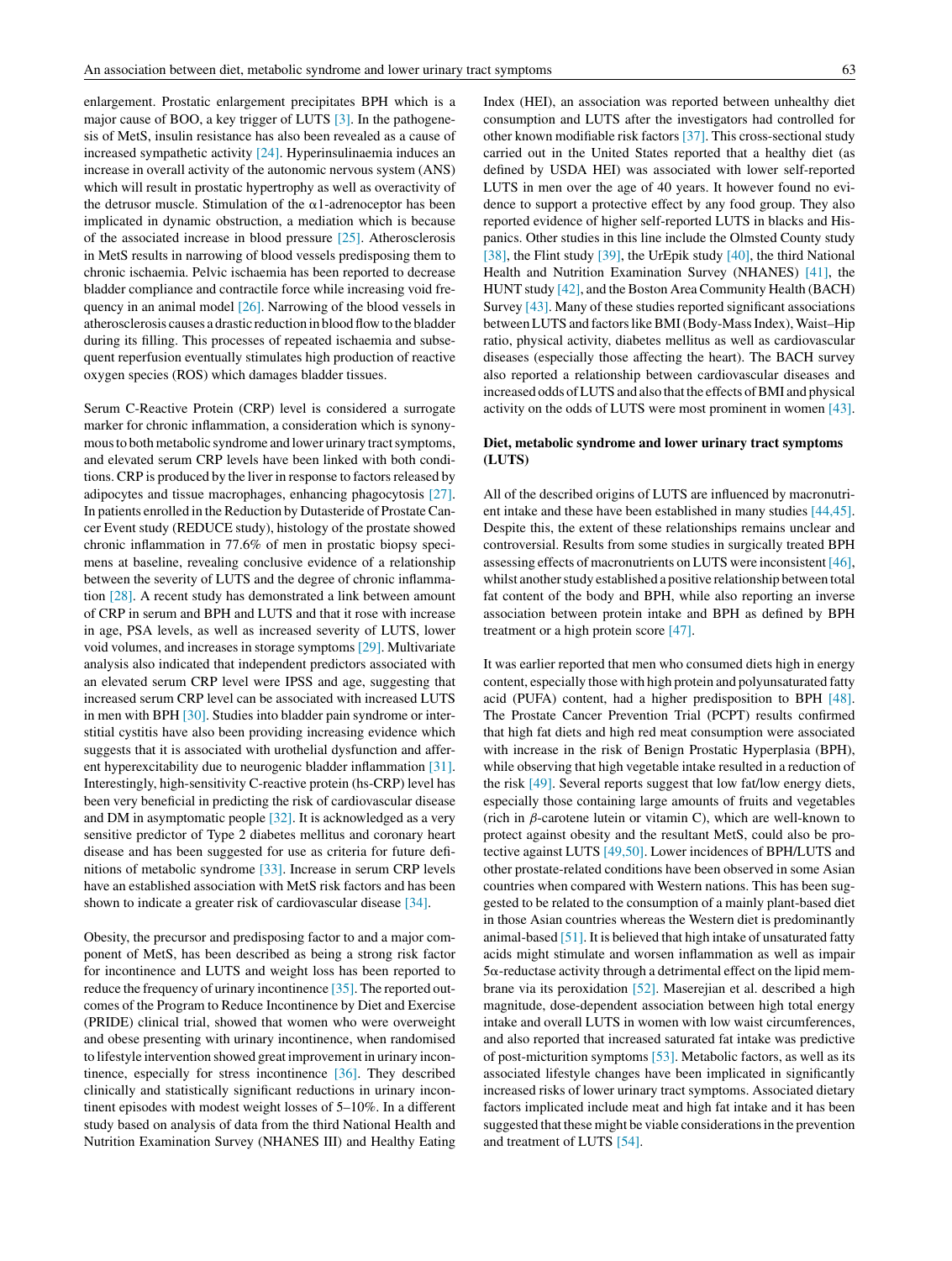<span id="page-3-0"></span>As earlier discussed, inflammation plays a major role in the aetiology of both MetS and LUTS. Dietary fatty acids can modulate markers of inflammation and consumption of high fat diets has been shown to increase concentrations of CRP [\[55\].](#page-5-0) Reports from the Harvard Women's Health Study showed a progressive increase in blood levels of hs-CRP with increasing glycemic index (GI). Dietary Glycemic Index (GI) is the mean propensity of carbohydrate in an individual's diet to increase blood glucose level [\[56\].](#page-5-0) Another study carried out in the Netherlands also showed the same trend [\[66\].](#page-5-0) Levels of saturated fatty acids (SFAs) in the diet have been positively correlated with hs-CRP [\[57\]](#page-5-0) and a study in Indian youths revealed dietary saturated fatty acids (SFA) as the singularly most important nutrient responsible for increases in hs-CRP levels [\[58\].](#page-5-0) On the other hand, dietary polyunsaturated fatty acids (PUFA), and especially  $\omega$ -3 PUFA, have been reported in several studies as having an inverse association with hs-CRP and other systemic markers of inflammation [\[59–61\].](#page-5-0) A review of experimental data reported that the acute inflammatory response to a single meal is influenced by the quantity and quality of dietary fat it contains. The authors concluded that SFA content is a major contributing factor to the magnitude of postprandial inflammatory response [\[62\].](#page-5-0) Carotenoids [\[63\],](#page-5-0) flavonoids [\[64\],](#page-5-0) magnesium [\[65\],](#page-5-0) and fruits/vegetable consumption [\[66\]](#page-5-0) have been reported to have an inverse association with hs-CRP.

As outlined above, insulin is another main factor implicated in both MetS and LUTS. Energy dense/high fat diets have a strong positive association with obesity and according to the World Health Organisation, are major contributors to overweight and obesity [\[67\].](#page-5-0) Obesity in turn is responsible for insulin insensitivity which is the major link among all MetS components and also causes prostatic enlargement. A high fat/high sucrose diet has been reported to reduce insulin sensitivity [\[68\].](#page-5-0) Maegawa et al. also observed that animals in a high sucrose group had highly elevated insulin levels, and this was also elevated in a different high-fat group [\[69\].](#page-5-0) High dietary fat intake is also a major influence on insulin action. Epidemiological and experimental evidence have linked high fat intake with insulin insensitivity/resistance [\[70\]](#page-5-0) and the causative pathway for fat-induction of insulin resistance has been linked to Leptin activity in the body [\[71\].](#page-5-0) Leptin also has effects on adipocyte secretion [\[71\]](#page-5-0) which in turn influences testosterone secretion [\[15\].](#page-4-0)

Calcium has earlier been identified as having beneficial effects in management of body weight [\[72\]](#page-5-0) via possible mechanisms of promoting lipolysis and inhibiting lipogenesis [73–75]. Reports suggest that in middle-aged males, introduction of calcium-channel blockers may be associated with increased severity of Lower Urinary Tract Symptoms [\[76\].](#page-5-0) These calcium-channel blockers are commonly used to treat a wide range of cardiovascular disorders but increased severity of LUTS was reported in the findings of Elhebir et al. Their results demonstrated that users of calcium antagonists had a higher likelihood of medical or surgical treatment for LUTS [\[77\].](#page-5-0) It can therefore be assumed that increases in calcium intake via diet could have a beneficial effect in individuals with both metabolic syndrome and LUTS, pointing to a possible relationship in the mechanisms for both.

# **Conclusion**

The relationships between diet, metabolic syndrome and lower urinary tract symptoms are diverse and there are sundry mechanisms by which these associations occur. Serum CRP, insulin and testosterone, being common factors in both metabolic syndrome and lower

urinary tract symptoms, attest to an association between the two. This lends even greater credence to a linkage between them; a linkage which could be exploited in deriving new therapies and investigations into these related conditions. Dietary interventions could be a mainline therapy for patients with metabolic syndrome exhibiting lower urinary tract symptoms but the extent of associations will have to be further investigated. Further research is required to clarify this relationship.

#### **Authors' contribution**

1. Temitope Gabriel Adedeji – Literature search, Concept plan formation, writing and editing of first and all subsequent manuscripts. 2. Adesoji A. Fasanmade – Concept plan formation, supervising of all editing of manuscripts. 3. Emiola O. Olapade-Olaopa – Concept plan formation, supervising of manuscript editing, editing of manuscripts.

# **Conflicts of interest**

There are no conflicts of interest.

## **Funding**

The source of funding is PIUTA Ibadan Centre, College of Medicine, University of Ibadan and University College Hospital, Ibadan, Nigeria.

### **References**

- [1] [Gibney](http://refhub.elsevier.com/S1110-5704(16)30022-4/sbref0390) [M,](http://refhub.elsevier.com/S1110-5704(16)30022-4/sbref0390) [Lanham-New](http://refhub.elsevier.com/S1110-5704(16)30022-4/sbref0390) [S,](http://refhub.elsevier.com/S1110-5704(16)30022-4/sbref0390) [Cassidy](http://refhub.elsevier.com/S1110-5704(16)30022-4/sbref0390) [A,](http://refhub.elsevier.com/S1110-5704(16)30022-4/sbref0390) [Vorster](http://refhub.elsevier.com/S1110-5704(16)30022-4/sbref0390) [H.](http://refhub.elsevier.com/S1110-5704(16)30022-4/sbref0390) [Introduction](http://refhub.elsevier.com/S1110-5704(16)30022-4/sbref0390) [to](http://refhub.elsevier.com/S1110-5704(16)30022-4/sbref0390) [human](http://refhub.elsevier.com/S1110-5704(16)30022-4/sbref0390) [nutrition.](http://refhub.elsevier.com/S1110-5704(16)30022-4/sbref0390) [2nd](http://refhub.elsevier.com/S1110-5704(16)30022-4/sbref0390) [ed.](http://refhub.elsevier.com/S1110-5704(16)30022-4/sbref0390) [San](http://refhub.elsevier.com/S1110-5704(16)30022-4/sbref0390) [Francisco:](http://refhub.elsevier.com/S1110-5704(16)30022-4/sbref0390) [Wiley-Blackwell;](http://refhub.elsevier.com/S1110-5704(16)30022-4/sbref0390) [2000.](http://refhub.elsevier.com/S1110-5704(16)30022-4/sbref0390)
- [2] [Lytle](http://refhub.elsevier.com/S1110-5704(16)30022-4/sbref0395) [LA,](http://refhub.elsevier.com/S1110-5704(16)30022-4/sbref0395) [Himes](http://refhub.elsevier.com/S1110-5704(16)30022-4/sbref0395) [JH,](http://refhub.elsevier.com/S1110-5704(16)30022-4/sbref0395) [Feldman](http://refhub.elsevier.com/S1110-5704(16)30022-4/sbref0395) [H,](http://refhub.elsevier.com/S1110-5704(16)30022-4/sbref0395) [Zive](http://refhub.elsevier.com/S1110-5704(16)30022-4/sbref0395) [M,](http://refhub.elsevier.com/S1110-5704(16)30022-4/sbref0395) [Dwyer](http://refhub.elsevier.com/S1110-5704(16)30022-4/sbref0395) [J,](http://refhub.elsevier.com/S1110-5704(16)30022-4/sbref0395) [Hoelscher](http://refhub.elsevier.com/S1110-5704(16)30022-4/sbref0395) [D,](http://refhub.elsevier.com/S1110-5704(16)30022-4/sbref0395) [et](http://refhub.elsevier.com/S1110-5704(16)30022-4/sbref0395) [al.](http://refhub.elsevier.com/S1110-5704(16)30022-4/sbref0395) [Nutrient](http://refhub.elsevier.com/S1110-5704(16)30022-4/sbref0395) [intake](http://refhub.elsevier.com/S1110-5704(16)30022-4/sbref0395) [over](http://refhub.elsevier.com/S1110-5704(16)30022-4/sbref0395) [time](http://refhub.elsevier.com/S1110-5704(16)30022-4/sbref0395) [in](http://refhub.elsevier.com/S1110-5704(16)30022-4/sbref0395) [a](http://refhub.elsevier.com/S1110-5704(16)30022-4/sbref0395) [multi-ethnic](http://refhub.elsevier.com/S1110-5704(16)30022-4/sbref0395) [sample](http://refhub.elsevier.com/S1110-5704(16)30022-4/sbref0395) [of](http://refhub.elsevier.com/S1110-5704(16)30022-4/sbref0395) [youth.](http://refhub.elsevier.com/S1110-5704(16)30022-4/sbref0395) [Public](http://refhub.elsevier.com/S1110-5704(16)30022-4/sbref0395) [Health](http://refhub.elsevier.com/S1110-5704(16)30022-4/sbref0395) [Nutr](http://refhub.elsevier.com/S1110-5704(16)30022-4/sbref0395) [2002;5\(2\):319](http://refhub.elsevier.com/S1110-5704(16)30022-4/sbref0395)–[28.](http://refhub.elsevier.com/S1110-5704(16)30022-4/sbref0395)
- [3] [Ito](http://refhub.elsevier.com/S1110-5704(16)30022-4/sbref0400) [H,](http://refhub.elsevier.com/S1110-5704(16)30022-4/sbref0400) [Yokoyama](http://refhub.elsevier.com/S1110-5704(16)30022-4/sbref0400) [O.](http://refhub.elsevier.com/S1110-5704(16)30022-4/sbref0400) [Metabolic](http://refhub.elsevier.com/S1110-5704(16)30022-4/sbref0400) [syndrome](http://refhub.elsevier.com/S1110-5704(16)30022-4/sbref0400) [and](http://refhub.elsevier.com/S1110-5704(16)30022-4/sbref0400) [lower](http://refhub.elsevier.com/S1110-5704(16)30022-4/sbref0400) [urinary](http://refhub.elsevier.com/S1110-5704(16)30022-4/sbref0400) tract symp[toms.](http://refhub.elsevier.com/S1110-5704(16)30022-4/sbref0400) [World](http://refhub.elsevier.com/S1110-5704(16)30022-4/sbref0400) [J](http://refhub.elsevier.com/S1110-5704(16)30022-4/sbref0400) [Clin](http://refhub.elsevier.com/S1110-5704(16)30022-4/sbref0400) [Urol](http://refhub.elsevier.com/S1110-5704(16)30022-4/sbref0400) [2014;3\(3\):330–5.](http://refhub.elsevier.com/S1110-5704(16)30022-4/sbref0400)
- [4] [Rohrmann](http://refhub.elsevier.com/S1110-5704(16)30022-4/sbref0405) [S,](http://refhub.elsevier.com/S1110-5704(16)30022-4/sbref0405) [Smit](http://refhub.elsevier.com/S1110-5704(16)30022-4/sbref0405) [E,](http://refhub.elsevier.com/S1110-5704(16)30022-4/sbref0405) [Giovannucci](http://refhub.elsevier.com/S1110-5704(16)30022-4/sbref0405) [E,](http://refhub.elsevier.com/S1110-5704(16)30022-4/sbref0405) [Platz](http://refhub.elsevier.com/S1110-5704(16)30022-4/sbref0405) [EA.](http://refhub.elsevier.com/S1110-5704(16)30022-4/sbref0405) [Association](http://refhub.elsevier.com/S1110-5704(16)30022-4/sbref0405) [between](http://refhub.elsevier.com/S1110-5704(16)30022-4/sbref0405) [markers](http://refhub.elsevier.com/S1110-5704(16)30022-4/sbref0405) [of](http://refhub.elsevier.com/S1110-5704(16)30022-4/sbref0405) [the](http://refhub.elsevier.com/S1110-5704(16)30022-4/sbref0405) [metabolic](http://refhub.elsevier.com/S1110-5704(16)30022-4/sbref0405) [syndrome](http://refhub.elsevier.com/S1110-5704(16)30022-4/sbref0405) [and](http://refhub.elsevier.com/S1110-5704(16)30022-4/sbref0405) [lower](http://refhub.elsevier.com/S1110-5704(16)30022-4/sbref0405) [urinary](http://refhub.elsevier.com/S1110-5704(16)30022-4/sbref0405) [tract](http://refhub.elsevier.com/S1110-5704(16)30022-4/sbref0405) [symp](http://refhub.elsevier.com/S1110-5704(16)30022-4/sbref0405)[toms](http://refhub.elsevier.com/S1110-5704(16)30022-4/sbref0405) [in](http://refhub.elsevier.com/S1110-5704(16)30022-4/sbref0405) [the](http://refhub.elsevier.com/S1110-5704(16)30022-4/sbref0405) [Third](http://refhub.elsevier.com/S1110-5704(16)30022-4/sbref0405) [National](http://refhub.elsevier.com/S1110-5704(16)30022-4/sbref0405) [Health](http://refhub.elsevier.com/S1110-5704(16)30022-4/sbref0405) [and](http://refhub.elsevier.com/S1110-5704(16)30022-4/sbref0405) [Nutrition](http://refhub.elsevier.com/S1110-5704(16)30022-4/sbref0405) [Examination](http://refhub.elsevier.com/S1110-5704(16)30022-4/sbref0405) [Survey](http://refhub.elsevier.com/S1110-5704(16)30022-4/sbref0405) [\(NHANES](http://refhub.elsevier.com/S1110-5704(16)30022-4/sbref0405) [III\).](http://refhub.elsevier.com/S1110-5704(16)30022-4/sbref0405) [Int](http://refhub.elsevier.com/S1110-5704(16)30022-4/sbref0405) [J](http://refhub.elsevier.com/S1110-5704(16)30022-4/sbref0405) [Obes](http://refhub.elsevier.com/S1110-5704(16)30022-4/sbref0405) [\(Lond\)](http://refhub.elsevier.com/S1110-5704(16)30022-4/sbref0405) [2005;29:310](http://refhub.elsevier.com/S1110-5704(16)30022-4/sbref0405)–[6.](http://refhub.elsevier.com/S1110-5704(16)30022-4/sbref0405)
- [5] [Kupelian](http://refhub.elsevier.com/S1110-5704(16)30022-4/sbref0410) [V,](http://refhub.elsevier.com/S1110-5704(16)30022-4/sbref0410) [Wei](http://refhub.elsevier.com/S1110-5704(16)30022-4/sbref0410) [JT,](http://refhub.elsevier.com/S1110-5704(16)30022-4/sbref0410) [O'Leary](http://refhub.elsevier.com/S1110-5704(16)30022-4/sbref0410) [MP,](http://refhub.elsevier.com/S1110-5704(16)30022-4/sbref0410) [Kusek](http://refhub.elsevier.com/S1110-5704(16)30022-4/sbref0410) [JW,](http://refhub.elsevier.com/S1110-5704(16)30022-4/sbref0410) [Litman](http://refhub.elsevier.com/S1110-5704(16)30022-4/sbref0410) [HJ,](http://refhub.elsevier.com/S1110-5704(16)30022-4/sbref0410) [Link](http://refhub.elsevier.com/S1110-5704(16)30022-4/sbref0410) [CL,](http://refhub.elsevier.com/S1110-5704(16)30022-4/sbref0410) [et](http://refhub.elsevier.com/S1110-5704(16)30022-4/sbref0410) [al.](http://refhub.elsevier.com/S1110-5704(16)30022-4/sbref0410) [Prevalence](http://refhub.elsevier.com/S1110-5704(16)30022-4/sbref0410) [of](http://refhub.elsevier.com/S1110-5704(16)30022-4/sbref0410) [lower](http://refhub.elsevier.com/S1110-5704(16)30022-4/sbref0410) [urinary](http://refhub.elsevier.com/S1110-5704(16)30022-4/sbref0410) [tract](http://refhub.elsevier.com/S1110-5704(16)30022-4/sbref0410) [symptoms](http://refhub.elsevier.com/S1110-5704(16)30022-4/sbref0410) [and](http://refhub.elsevier.com/S1110-5704(16)30022-4/sbref0410) [effect](http://refhub.elsevier.com/S1110-5704(16)30022-4/sbref0410) [on](http://refhub.elsevier.com/S1110-5704(16)30022-4/sbref0410) [qual](http://refhub.elsevier.com/S1110-5704(16)30022-4/sbref0410)[ity](http://refhub.elsevier.com/S1110-5704(16)30022-4/sbref0410) [of](http://refhub.elsevier.com/S1110-5704(16)30022-4/sbref0410) [life](http://refhub.elsevier.com/S1110-5704(16)30022-4/sbref0410) [in](http://refhub.elsevier.com/S1110-5704(16)30022-4/sbref0410) [a](http://refhub.elsevier.com/S1110-5704(16)30022-4/sbref0410) [racially](http://refhub.elsevier.com/S1110-5704(16)30022-4/sbref0410) [and](http://refhub.elsevier.com/S1110-5704(16)30022-4/sbref0410) [ethnically](http://refhub.elsevier.com/S1110-5704(16)30022-4/sbref0410) [diverse](http://refhub.elsevier.com/S1110-5704(16)30022-4/sbref0410) [random](http://refhub.elsevier.com/S1110-5704(16)30022-4/sbref0410) [sample:](http://refhub.elsevier.com/S1110-5704(16)30022-4/sbref0410) [The](http://refhub.elsevier.com/S1110-5704(16)30022-4/sbref0410) [Boston](http://refhub.elsevier.com/S1110-5704(16)30022-4/sbref0410) [Area](http://refhub.elsevier.com/S1110-5704(16)30022-4/sbref0410) [Community](http://refhub.elsevier.com/S1110-5704(16)30022-4/sbref0410) [Health](http://refhub.elsevier.com/S1110-5704(16)30022-4/sbref0410) [\(BACH\)](http://refhub.elsevier.com/S1110-5704(16)30022-4/sbref0410) [Survey.](http://refhub.elsevier.com/S1110-5704(16)30022-4/sbref0410) [Arch](http://refhub.elsevier.com/S1110-5704(16)30022-4/sbref0410) [Intern](http://refhub.elsevier.com/S1110-5704(16)30022-4/sbref0410) [Med](http://refhub.elsevier.com/S1110-5704(16)30022-4/sbref0410) [2006;166\(21\):2381](http://refhub.elsevier.com/S1110-5704(16)30022-4/sbref0410)–[7.](http://refhub.elsevier.com/S1110-5704(16)30022-4/sbref0410)
- [6] [Abrams](http://refhub.elsevier.com/S1110-5704(16)30022-4/sbref0415) [P,](http://refhub.elsevier.com/S1110-5704(16)30022-4/sbref0415) [Cardozo](http://refhub.elsevier.com/S1110-5704(16)30022-4/sbref0415) [L,](http://refhub.elsevier.com/S1110-5704(16)30022-4/sbref0415) [Fall](http://refhub.elsevier.com/S1110-5704(16)30022-4/sbref0415) [M,](http://refhub.elsevier.com/S1110-5704(16)30022-4/sbref0415) [Griffiths](http://refhub.elsevier.com/S1110-5704(16)30022-4/sbref0415) [D,](http://refhub.elsevier.com/S1110-5704(16)30022-4/sbref0415) [Rosier](http://refhub.elsevier.com/S1110-5704(16)30022-4/sbref0415) [P,](http://refhub.elsevier.com/S1110-5704(16)30022-4/sbref0415) [Ulmsten](http://refhub.elsevier.com/S1110-5704(16)30022-4/sbref0415) [U,](http://refhub.elsevier.com/S1110-5704(16)30022-4/sbref0415) [et](http://refhub.elsevier.com/S1110-5704(16)30022-4/sbref0415) [al.](http://refhub.elsevier.com/S1110-5704(16)30022-4/sbref0415) [Standardisation](http://refhub.elsevier.com/S1110-5704(16)30022-4/sbref0415) [sub-committee](http://refhub.elsevier.com/S1110-5704(16)30022-4/sbref0415) [of](http://refhub.elsevier.com/S1110-5704(16)30022-4/sbref0415) [the](http://refhub.elsevier.com/S1110-5704(16)30022-4/sbref0415) [International](http://refhub.elsevier.com/S1110-5704(16)30022-4/sbref0415) [Continence](http://refhub.elsevier.com/S1110-5704(16)30022-4/sbref0415) [Soci](http://refhub.elsevier.com/S1110-5704(16)30022-4/sbref0415)[ety.](http://refhub.elsevier.com/S1110-5704(16)30022-4/sbref0415) [The](http://refhub.elsevier.com/S1110-5704(16)30022-4/sbref0415) [standardisation](http://refhub.elsevier.com/S1110-5704(16)30022-4/sbref0415) [of](http://refhub.elsevier.com/S1110-5704(16)30022-4/sbref0415) [terminology](http://refhub.elsevier.com/S1110-5704(16)30022-4/sbref0415) [of](http://refhub.elsevier.com/S1110-5704(16)30022-4/sbref0415) [lower](http://refhub.elsevier.com/S1110-5704(16)30022-4/sbref0415) [urinary](http://refhub.elsevier.com/S1110-5704(16)30022-4/sbref0415) [tract](http://refhub.elsevier.com/S1110-5704(16)30022-4/sbref0415) [function:](http://refhub.elsevier.com/S1110-5704(16)30022-4/sbref0415) [report](http://refhub.elsevier.com/S1110-5704(16)30022-4/sbref0415) [from](http://refhub.elsevier.com/S1110-5704(16)30022-4/sbref0415) [the](http://refhub.elsevier.com/S1110-5704(16)30022-4/sbref0415) [Standardisation](http://refhub.elsevier.com/S1110-5704(16)30022-4/sbref0415) [Sub-committee](http://refhub.elsevier.com/S1110-5704(16)30022-4/sbref0415) [of](http://refhub.elsevier.com/S1110-5704(16)30022-4/sbref0415) [the](http://refhub.elsevier.com/S1110-5704(16)30022-4/sbref0415) [International](http://refhub.elsevier.com/S1110-5704(16)30022-4/sbref0415) [Continence](http://refhub.elsevier.com/S1110-5704(16)30022-4/sbref0415) [Society.](http://refhub.elsevier.com/S1110-5704(16)30022-4/sbref0415) [Neurourol](http://refhub.elsevier.com/S1110-5704(16)30022-4/sbref0415) [Urodyn](http://refhub.elsevier.com/S1110-5704(16)30022-4/sbref0415) [2002;21\(2\):167–78.](http://refhub.elsevier.com/S1110-5704(16)30022-4/sbref0415)
- [7] [Gravas](http://refhub.elsevier.com/S1110-5704(16)30022-4/sbref0420) [S,](http://refhub.elsevier.com/S1110-5704(16)30022-4/sbref0420) [Bachmann](http://refhub.elsevier.com/S1110-5704(16)30022-4/sbref0420) [A,](http://refhub.elsevier.com/S1110-5704(16)30022-4/sbref0420) [Descazeaud](http://refhub.elsevier.com/S1110-5704(16)30022-4/sbref0420) [A,](http://refhub.elsevier.com/S1110-5704(16)30022-4/sbref0420) [Drake](http://refhub.elsevier.com/S1110-5704(16)30022-4/sbref0420) [M,](http://refhub.elsevier.com/S1110-5704(16)30022-4/sbref0420) [Gratzke](http://refhub.elsevier.com/S1110-5704(16)30022-4/sbref0420) [C,](http://refhub.elsevier.com/S1110-5704(16)30022-4/sbref0420) [Mader](http://refhub.elsevier.com/S1110-5704(16)30022-4/sbref0420)[sbacher](http://refhub.elsevier.com/S1110-5704(16)30022-4/sbref0420) [S,](http://refhub.elsevier.com/S1110-5704(16)30022-4/sbref0420) [et](http://refhub.elsevier.com/S1110-5704(16)30022-4/sbref0420) [al.](http://refhub.elsevier.com/S1110-5704(16)30022-4/sbref0420) [Guidelines](http://refhub.elsevier.com/S1110-5704(16)30022-4/sbref0420) [on](http://refhub.elsevier.com/S1110-5704(16)30022-4/sbref0420) [non-neurogenic](http://refhub.elsevier.com/S1110-5704(16)30022-4/sbref0420) [male](http://refhub.elsevier.com/S1110-5704(16)30022-4/sbref0420) [LUTS](http://refhub.elsevier.com/S1110-5704(16)30022-4/sbref0420) [including](http://refhub.elsevier.com/S1110-5704(16)30022-4/sbref0420) [Benign](http://refhub.elsevier.com/S1110-5704(16)30022-4/sbref0420) [Prostatic](http://refhub.elsevier.com/S1110-5704(16)30022-4/sbref0420) [Obstruction](http://refhub.elsevier.com/S1110-5704(16)30022-4/sbref0420) [\(BPO\).](http://refhub.elsevier.com/S1110-5704(16)30022-4/sbref0420) [In:](http://refhub.elsevier.com/S1110-5704(16)30022-4/sbref0420) [European](http://refhub.elsevier.com/S1110-5704(16)30022-4/sbref0420) [association](http://refhub.elsevier.com/S1110-5704(16)30022-4/sbref0420) [of](http://refhub.elsevier.com/S1110-5704(16)30022-4/sbref0420) [urol](http://refhub.elsevier.com/S1110-5704(16)30022-4/sbref0420)[ogy](http://refhub.elsevier.com/S1110-5704(16)30022-4/sbref0420) [pocket](http://refhub.elsevier.com/S1110-5704(16)30022-4/sbref0420) [guidelines.](http://refhub.elsevier.com/S1110-5704(16)30022-4/sbref0420) [Arnhem:](http://refhub.elsevier.com/S1110-5704(16)30022-4/sbref0420) [GLD](http://refhub.elsevier.com/S1110-5704(16)30022-4/sbref0420) [Grafimedia;](http://refhub.elsevier.com/S1110-5704(16)30022-4/sbref0420) [2014.](http://refhub.elsevier.com/S1110-5704(16)30022-4/sbref0420) [p.](http://refhub.elsevier.com/S1110-5704(16)30022-4/sbref0420) [114.](http://refhub.elsevier.com/S1110-5704(16)30022-4/sbref0420)
- [8] [Michel](http://refhub.elsevier.com/S1110-5704(16)30022-4/sbref0425) [MC,](http://refhub.elsevier.com/S1110-5704(16)30022-4/sbref0425) [Barandrecht](http://refhub.elsevier.com/S1110-5704(16)30022-4/sbref0425) [MM.](http://refhub.elsevier.com/S1110-5704(16)30022-4/sbref0425) [Physiological](http://refhub.elsevier.com/S1110-5704(16)30022-4/sbref0425) [and](http://refhub.elsevier.com/S1110-5704(16)30022-4/sbref0425) [pathological](http://refhub.elsevier.com/S1110-5704(16)30022-4/sbref0425) [regula](http://refhub.elsevier.com/S1110-5704(16)30022-4/sbref0425)[tion](http://refhub.elsevier.com/S1110-5704(16)30022-4/sbref0425) of the [autonomic](http://refhub.elsevier.com/S1110-5704(16)30022-4/sbref0425) [control](http://refhub.elsevier.com/S1110-5704(16)30022-4/sbref0425) [of](http://refhub.elsevier.com/S1110-5704(16)30022-4/sbref0425) [urinary](http://refhub.elsevier.com/S1110-5704(16)30022-4/sbref0425) [bladder](http://refhub.elsevier.com/S1110-5704(16)30022-4/sbref0425) [contractility.](http://refhub.elsevier.com/S1110-5704(16)30022-4/sbref0425) [Pharmacol](http://refhub.elsevier.com/S1110-5704(16)30022-4/sbref0425) [Ther](http://refhub.elsevier.com/S1110-5704(16)30022-4/sbref0425) [2008;117:297–312.](http://refhub.elsevier.com/S1110-5704(16)30022-4/sbref0425)
- [9] [Song](http://refhub.elsevier.com/S1110-5704(16)30022-4/sbref0430) [HJ,](http://refhub.elsevier.com/S1110-5704(16)30022-4/sbref0430) [Lee](http://refhub.elsevier.com/S1110-5704(16)30022-4/sbref0430) [EJ,](http://refhub.elsevier.com/S1110-5704(16)30022-4/sbref0430) [Bergstrom](http://refhub.elsevier.com/S1110-5704(16)30022-4/sbref0430) [N,](http://refhub.elsevier.com/S1110-5704(16)30022-4/sbref0430) [Kang](http://refhub.elsevier.com/S1110-5704(16)30022-4/sbref0430) [D-H,](http://refhub.elsevier.com/S1110-5704(16)30022-4/sbref0430) [Lee](http://refhub.elsevier.com/S1110-5704(16)30022-4/sbref0430) [DH,](http://refhub.elsevier.com/S1110-5704(16)30022-4/sbref0430) [Koh](http://refhub.elsevier.com/S1110-5704(16)30022-4/sbref0430) [G,](http://refhub.elsevier.com/S1110-5704(16)30022-4/sbref0430) [et](http://refhub.elsevier.com/S1110-5704(16)30022-4/sbref0430) [al.](http://refhub.elsevier.com/S1110-5704(16)30022-4/sbref0430) [Lower](http://refhub.elsevier.com/S1110-5704(16)30022-4/sbref0430) [urinary](http://refhub.elsevier.com/S1110-5704(16)30022-4/sbref0430) [tract](http://refhub.elsevier.com/S1110-5704(16)30022-4/sbref0430) [symptoms](http://refhub.elsevier.com/S1110-5704(16)30022-4/sbref0430) [and](http://refhub.elsevier.com/S1110-5704(16)30022-4/sbref0430) [erectile](http://refhub.elsevier.com/S1110-5704(16)30022-4/sbref0430) [dysfunction](http://refhub.elsevier.com/S1110-5704(16)30022-4/sbref0430) [in](http://refhub.elsevier.com/S1110-5704(16)30022-4/sbref0430) [men](http://refhub.elsevier.com/S1110-5704(16)30022-4/sbref0430) [with](http://refhub.elsevier.com/S1110-5704(16)30022-4/sbref0430) [type](http://refhub.elsevier.com/S1110-5704(16)30022-4/sbref0430) [2](http://refhub.elsevier.com/S1110-5704(16)30022-4/sbref0430) [diabetes](http://refhub.elsevier.com/S1110-5704(16)30022-4/sbref0430) [mellitus.](http://refhub.elsevier.com/S1110-5704(16)30022-4/sbref0430) [Int](http://refhub.elsevier.com/S1110-5704(16)30022-4/sbref0430) [Neurourol](http://refhub.elsevier.com/S1110-5704(16)30022-4/sbref0430) [J](http://refhub.elsevier.com/S1110-5704(16)30022-4/sbref0430) [2013;17\(4\):180–5.](http://refhub.elsevier.com/S1110-5704(16)30022-4/sbref0430)
- [10] [Kudlacz](http://refhub.elsevier.com/S1110-5704(16)30022-4/sbref0435) [EM,Chun](http://refhub.elsevier.com/S1110-5704(16)30022-4/sbref0435) [AL,](http://refhub.elsevier.com/S1110-5704(16)30022-4/sbref0435) [Skau](http://refhub.elsevier.com/S1110-5704(16)30022-4/sbref0435) [KA.](http://refhub.elsevier.com/S1110-5704(16)30022-4/sbref0435) [Diabetes](http://refhub.elsevier.com/S1110-5704(16)30022-4/sbref0435) [diuretic-induced](http://refhub.elsevier.com/S1110-5704(16)30022-4/sbref0435) [alterations](http://refhub.elsevier.com/S1110-5704(16)30022-4/sbref0435) [in](http://refhub.elsevier.com/S1110-5704(16)30022-4/sbref0435) [function](http://refhub.elsevier.com/S1110-5704(16)30022-4/sbref0435) [of](http://refhub.elsevier.com/S1110-5704(16)30022-4/sbref0435) [rat](http://refhub.elsevier.com/S1110-5704(16)30022-4/sbref0435) [urinary](http://refhub.elsevier.com/S1110-5704(16)30022-4/sbref0435) [bladder.](http://refhub.elsevier.com/S1110-5704(16)30022-4/sbref0435) [Diabetes](http://refhub.elsevier.com/S1110-5704(16)30022-4/sbref0435) [1988;37:949](http://refhub.elsevier.com/S1110-5704(16)30022-4/sbref0435)–[55.](http://refhub.elsevier.com/S1110-5704(16)30022-4/sbref0435)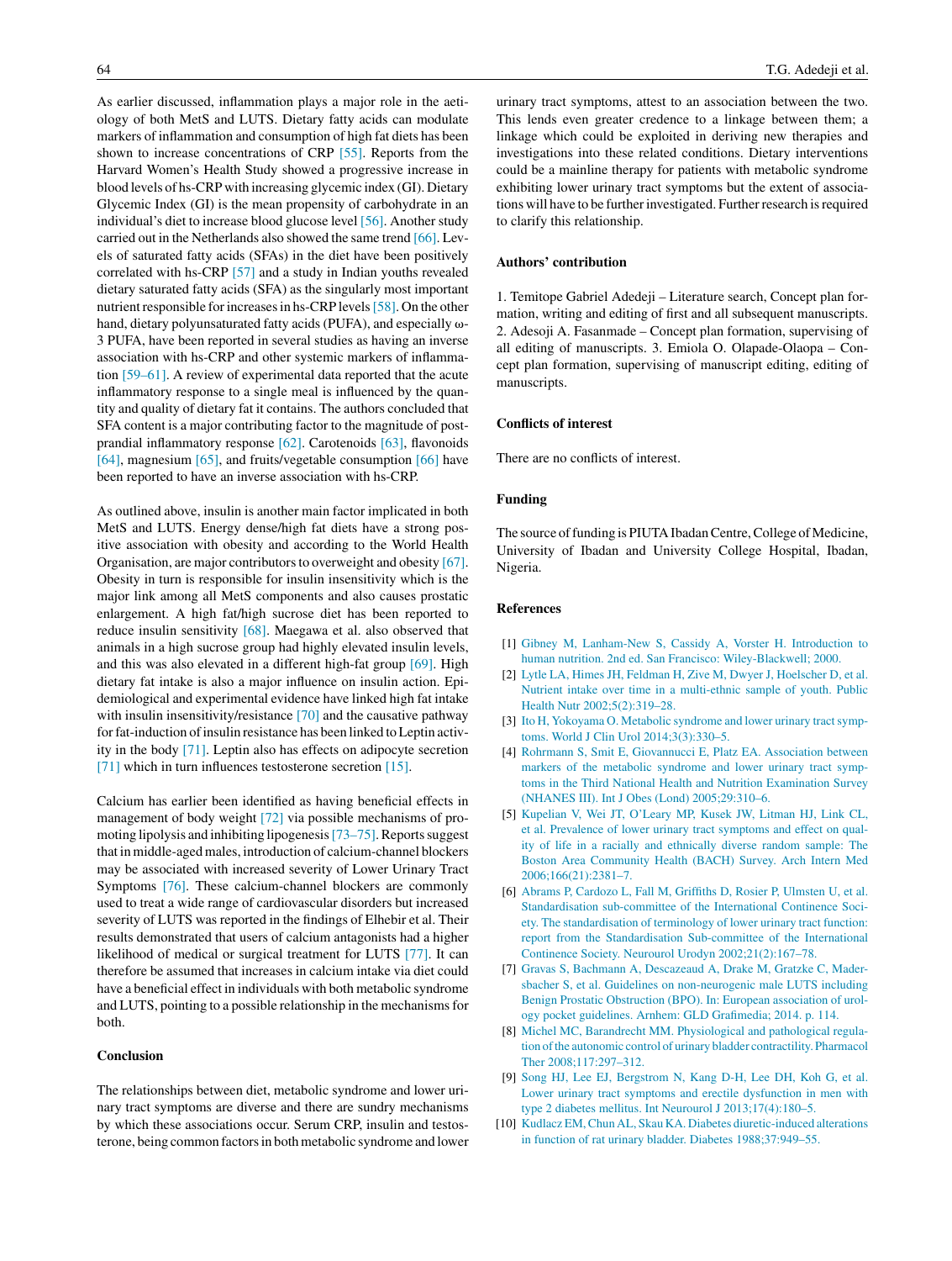- <span id="page-4-0"></span>[11] [Wang](http://refhub.elsevier.com/S1110-5704(16)30022-4/sbref0440) [CC,](http://refhub.elsevier.com/S1110-5704(16)30022-4/sbref0440) [Nagatomi](http://refhub.elsevier.com/S1110-5704(16)30022-4/sbref0440) [J,](http://refhub.elsevier.com/S1110-5704(16)30022-4/sbref0440) [Toosi](http://refhub.elsevier.com/S1110-5704(16)30022-4/sbref0440) [KK,](http://refhub.elsevier.com/S1110-5704(16)30022-4/sbref0440) [Yoshimura](http://refhub.elsevier.com/S1110-5704(16)30022-4/sbref0440) [N,](http://refhub.elsevier.com/S1110-5704(16)30022-4/sbref0440) [Hsieh](http://refhub.elsevier.com/S1110-5704(16)30022-4/sbref0440) [JH,](http://refhub.elsevier.com/S1110-5704(16)30022-4/sbref0440) [Chancellor](http://refhub.elsevier.com/S1110-5704(16)30022-4/sbref0440) [MB,](http://refhub.elsevier.com/S1110-5704(16)30022-4/sbref0440) [et](http://refhub.elsevier.com/S1110-5704(16)30022-4/sbref0440) [al.](http://refhub.elsevier.com/S1110-5704(16)30022-4/sbref0440) Diabetes induced alternations in [the](http://refhub.elsevier.com/S1110-5704(16)30022-4/sbref0440) [biomechanical](http://refhub.elsevier.com/S1110-5704(16)30022-4/sbref0440) [properties](http://refhub.elsevier.com/S1110-5704(16)30022-4/sbref0440) [of](http://refhub.elsevier.com/S1110-5704(16)30022-4/sbref0440) [the](http://refhub.elsevier.com/S1110-5704(16)30022-4/sbref0440) [urinary](http://refhub.elsevier.com/S1110-5704(16)30022-4/sbref0440) [bladder](http://refhub.elsevier.com/S1110-5704(16)30022-4/sbref0440) [wall](http://refhub.elsevier.com/S1110-5704(16)30022-4/sbref0440) [in](http://refhub.elsevier.com/S1110-5704(16)30022-4/sbref0440) [rats.](http://refhub.elsevier.com/S1110-5704(16)30022-4/sbref0440) [Urology](http://refhub.elsevier.com/S1110-5704(16)30022-4/sbref0440) [2009;73:911–5.](http://refhub.elsevier.com/S1110-5704(16)30022-4/sbref0440)
- [12] [Lee](http://refhub.elsevier.com/S1110-5704(16)30022-4/sbref0445) [WC,](http://refhub.elsevier.com/S1110-5704(16)30022-4/sbref0445) [Wu](http://refhub.elsevier.com/S1110-5704(16)30022-4/sbref0445) [CC,](http://refhub.elsevier.com/S1110-5704(16)30022-4/sbref0445) Wu [HP,](http://refhub.elsevier.com/S1110-5704(16)30022-4/sbref0445) [Tai](http://refhub.elsevier.com/S1110-5704(16)30022-4/sbref0445) [TY.](http://refhub.elsevier.com/S1110-5704(16)30022-4/sbref0445) [Lower](http://refhub.elsevier.com/S1110-5704(16)30022-4/sbref0445) [urinary](http://refhub.elsevier.com/S1110-5704(16)30022-4/sbref0445) [tract](http://refhub.elsevier.com/S1110-5704(16)30022-4/sbref0445) [symptoms](http://refhub.elsevier.com/S1110-5704(16)30022-4/sbref0445) [and](http://refhub.elsevier.com/S1110-5704(16)30022-4/sbref0445) [uroflowmetry](http://refhub.elsevier.com/S1110-5704(16)30022-4/sbref0445) [in](http://refhub.elsevier.com/S1110-5704(16)30022-4/sbref0445) [women](http://refhub.elsevier.com/S1110-5704(16)30022-4/sbref0445) [with](http://refhub.elsevier.com/S1110-5704(16)30022-4/sbref0445) [type](http://refhub.elsevier.com/S1110-5704(16)30022-4/sbref0445) [2](http://refhub.elsevier.com/S1110-5704(16)30022-4/sbref0445) [diabetes](http://refhub.elsevier.com/S1110-5704(16)30022-4/sbref0445) [mellitus](http://refhub.elsevier.com/S1110-5704(16)30022-4/sbref0445) [with](http://refhub.elsevier.com/S1110-5704(16)30022-4/sbref0445) [and](http://refhub.elsevier.com/S1110-5704(16)30022-4/sbref0445) [without](http://refhub.elsevier.com/S1110-5704(16)30022-4/sbref0445) [bladder](http://refhub.elsevier.com/S1110-5704(16)30022-4/sbref0445) [dysfunction.](http://refhub.elsevier.com/S1110-5704(16)30022-4/sbref0445) [Urology](http://refhub.elsevier.com/S1110-5704(16)30022-4/sbref0445) [2007;69:685](http://refhub.elsevier.com/S1110-5704(16)30022-4/sbref0445)–[90.](http://refhub.elsevier.com/S1110-5704(16)30022-4/sbref0445)
- [13] [Knoblovits](http://refhub.elsevier.com/S1110-5704(16)30022-4/sbref0450) [P,](http://refhub.elsevier.com/S1110-5704(16)30022-4/sbref0450) [Pablo](http://refhub.elsevier.com/S1110-5704(16)30022-4/sbref0450) [R,](http://refhub.elsevier.com/S1110-5704(16)30022-4/sbref0450) [Costanzo](http://refhub.elsevier.com/S1110-5704(16)30022-4/sbref0450) [PR,](http://refhub.elsevier.com/S1110-5704(16)30022-4/sbref0450) [Gueglio](http://refhub.elsevier.com/S1110-5704(16)30022-4/sbref0450) [G,](http://refhub.elsevier.com/S1110-5704(16)30022-4/sbref0450) [Layus](http://refhub.elsevier.com/S1110-5704(16)30022-4/sbref0450) [AO,](http://refhub.elsevier.com/S1110-5704(16)30022-4/sbref0450) [Kozak](http://refhub.elsevier.com/S1110-5704(16)30022-4/sbref0450) [AE,](http://refhub.elsevier.com/S1110-5704(16)30022-4/sbref0450) [et](http://refhub.elsevier.com/S1110-5704(16)30022-4/sbref0450) [al.](http://refhub.elsevier.com/S1110-5704(16)30022-4/sbref0450) [Erectile](http://refhub.elsevier.com/S1110-5704(16)30022-4/sbref0450) [dysfunction,](http://refhub.elsevier.com/S1110-5704(16)30022-4/sbref0450) [obesity,](http://refhub.elsevier.com/S1110-5704(16)30022-4/sbref0450) [insulin](http://refhub.elsevier.com/S1110-5704(16)30022-4/sbref0450) [resistance,](http://refhub.elsevier.com/S1110-5704(16)30022-4/sbref0450) [and](http://refhub.elsevier.com/S1110-5704(16)30022-4/sbref0450) [their](http://refhub.elsevier.com/S1110-5704(16)30022-4/sbref0450) [relation](http://refhub.elsevier.com/S1110-5704(16)30022-4/sbref0450)[ship](http://refhub.elsevier.com/S1110-5704(16)30022-4/sbref0450) [with](http://refhub.elsevier.com/S1110-5704(16)30022-4/sbref0450) [testosterone](http://refhub.elsevier.com/S1110-5704(16)30022-4/sbref0450) [levelsin](http://refhub.elsevier.com/S1110-5704(16)30022-4/sbref0450) [eugonadal](http://refhub.elsevier.com/S1110-5704(16)30022-4/sbref0450) [patientsin](http://refhub.elsevier.com/S1110-5704(16)30022-4/sbref0450) [an](http://refhub.elsevier.com/S1110-5704(16)30022-4/sbref0450) [andrology](http://refhub.elsevier.com/S1110-5704(16)30022-4/sbref0450) [clinic](http://refhub.elsevier.com/S1110-5704(16)30022-4/sbref0450) [setting.](http://refhub.elsevier.com/S1110-5704(16)30022-4/sbref0450) [J](http://refhub.elsevier.com/S1110-5704(16)30022-4/sbref0450) [Androl](http://refhub.elsevier.com/S1110-5704(16)30022-4/sbref0450) [2010;31\(3\):263](http://refhub.elsevier.com/S1110-5704(16)30022-4/sbref0450)–[70.](http://refhub.elsevier.com/S1110-5704(16)30022-4/sbref0450)
- [14] [Bal](http://refhub.elsevier.com/S1110-5704(16)30022-4/sbref0455) [K,](http://refhub.elsevier.com/S1110-5704(16)30022-4/sbref0455) [Oder](http://refhub.elsevier.com/S1110-5704(16)30022-4/sbref0455) [M,](http://refhub.elsevier.com/S1110-5704(16)30022-4/sbref0455) [Sahin](http://refhub.elsevier.com/S1110-5704(16)30022-4/sbref0455) [AS,](http://refhub.elsevier.com/S1110-5704(16)30022-4/sbref0455) [KaratasCT,](http://refhub.elsevier.com/S1110-5704(16)30022-4/sbref0455) [Demir](http://refhub.elsevier.com/S1110-5704(16)30022-4/sbref0455) [O,Can](http://refhub.elsevier.com/S1110-5704(16)30022-4/sbref0455) [E,](http://refhub.elsevier.com/S1110-5704(16)30022-4/sbref0455) [et](http://refhub.elsevier.com/S1110-5704(16)30022-4/sbref0455) [al.](http://refhub.elsevier.com/S1110-5704(16)30022-4/sbref0455) [Prevalence](http://refhub.elsevier.com/S1110-5704(16)30022-4/sbref0455) [of](http://refhub.elsevier.com/S1110-5704(16)30022-4/sbref0455) [metabolic](http://refhub.elsevier.com/S1110-5704(16)30022-4/sbref0455) [and](http://refhub.elsevier.com/S1110-5704(16)30022-4/sbref0455) [it's](http://refhub.elsevier.com/S1110-5704(16)30022-4/sbref0455) [association](http://refhub.elsevier.com/S1110-5704(16)30022-4/sbref0455) [with](http://refhub.elsevier.com/S1110-5704(16)30022-4/sbref0455) [erectile](http://refhub.elsevier.com/S1110-5704(16)30022-4/sbref0455) [dysfunction](http://refhub.elsevier.com/S1110-5704(16)30022-4/sbref0455) [among](http://refhub.elsevier.com/S1110-5704(16)30022-4/sbref0455) [uro](http://refhub.elsevier.com/S1110-5704(16)30022-4/sbref0455)[logic](http://refhub.elsevier.com/S1110-5704(16)30022-4/sbref0455) [patients:](http://refhub.elsevier.com/S1110-5704(16)30022-4/sbref0455) [metabolic](http://refhub.elsevier.com/S1110-5704(16)30022-4/sbref0455) [backgrounds](http://refhub.elsevier.com/S1110-5704(16)30022-4/sbref0455) [of](http://refhub.elsevier.com/S1110-5704(16)30022-4/sbref0455) [erectile](http://refhub.elsevier.com/S1110-5704(16)30022-4/sbref0455) [dysfunction.](http://refhub.elsevier.com/S1110-5704(16)30022-4/sbref0455) [Urology](http://refhub.elsevier.com/S1110-5704(16)30022-4/sbref0455) [2007;69:356–60.](http://refhub.elsevier.com/S1110-5704(16)30022-4/sbref0455)
- [15] [Pitteloud](http://refhub.elsevier.com/S1110-5704(16)30022-4/sbref0460) [N,](http://refhub.elsevier.com/S1110-5704(16)30022-4/sbref0460) [Hardin](http://refhub.elsevier.com/S1110-5704(16)30022-4/sbref0460) [M,](http://refhub.elsevier.com/S1110-5704(16)30022-4/sbref0460) [Dwyer](http://refhub.elsevier.com/S1110-5704(16)30022-4/sbref0460) [AA,](http://refhub.elsevier.com/S1110-5704(16)30022-4/sbref0460) [Valassi](http://refhub.elsevier.com/S1110-5704(16)30022-4/sbref0460) [E,](http://refhub.elsevier.com/S1110-5704(16)30022-4/sbref0460) [Yialamas](http://refhub.elsevier.com/S1110-5704(16)30022-4/sbref0460) [M,](http://refhub.elsevier.com/S1110-5704(16)30022-4/sbref0460) [Elahi](http://refhub.elsevier.com/S1110-5704(16)30022-4/sbref0460) [D,](http://refhub.elsevier.com/S1110-5704(16)30022-4/sbref0460) [et](http://refhub.elsevier.com/S1110-5704(16)30022-4/sbref0460) [al.](http://refhub.elsevier.com/S1110-5704(16)30022-4/sbref0460) [Increasing](http://refhub.elsevier.com/S1110-5704(16)30022-4/sbref0460) [insulin](http://refhub.elsevier.com/S1110-5704(16)30022-4/sbref0460) [resistance](http://refhub.elsevier.com/S1110-5704(16)30022-4/sbref0460) [is](http://refhub.elsevier.com/S1110-5704(16)30022-4/sbref0460) [associated](http://refhub.elsevier.com/S1110-5704(16)30022-4/sbref0460) [with](http://refhub.elsevier.com/S1110-5704(16)30022-4/sbref0460) [a](http://refhub.elsevier.com/S1110-5704(16)30022-4/sbref0460) [decrease](http://refhub.elsevier.com/S1110-5704(16)30022-4/sbref0460) [in](http://refhub.elsevier.com/S1110-5704(16)30022-4/sbref0460) [leydig](http://refhub.elsevier.com/S1110-5704(16)30022-4/sbref0460) [cell](http://refhub.elsevier.com/S1110-5704(16)30022-4/sbref0460) [testosterone](http://refhub.elsevier.com/S1110-5704(16)30022-4/sbref0460) [secretion](http://refhub.elsevier.com/S1110-5704(16)30022-4/sbref0460) [in](http://refhub.elsevier.com/S1110-5704(16)30022-4/sbref0460) [men.](http://refhub.elsevier.com/S1110-5704(16)30022-4/sbref0460) [J](http://refhub.elsevier.com/S1110-5704(16)30022-4/sbref0460) [Clin](http://refhub.elsevier.com/S1110-5704(16)30022-4/sbref0460) [Endocrinol](http://refhub.elsevier.com/S1110-5704(16)30022-4/sbref0460) [Metab](http://refhub.elsevier.com/S1110-5704(16)30022-4/sbref0460) [2005;90\(5\):2636–41.](http://refhub.elsevier.com/S1110-5704(16)30022-4/sbref0460)
- [16] [Behre](http://refhub.elsevier.com/S1110-5704(16)30022-4/sbref0465) [HM,](http://refhub.elsevier.com/S1110-5704(16)30022-4/sbref0465) [Simoni](http://refhub.elsevier.com/S1110-5704(16)30022-4/sbref0465) [M,](http://refhub.elsevier.com/S1110-5704(16)30022-4/sbref0465) [Nieschlag](http://refhub.elsevier.com/S1110-5704(16)30022-4/sbref0465) [E.](http://refhub.elsevier.com/S1110-5704(16)30022-4/sbref0465) [Strong](http://refhub.elsevier.com/S1110-5704(16)30022-4/sbref0465) [association](http://refhub.elsevier.com/S1110-5704(16)30022-4/sbref0465) [between](http://refhub.elsevier.com/S1110-5704(16)30022-4/sbref0465) [serum](http://refhub.elsevier.com/S1110-5704(16)30022-4/sbref0465) [levels](http://refhub.elsevier.com/S1110-5704(16)30022-4/sbref0465) [of](http://refhub.elsevier.com/S1110-5704(16)30022-4/sbref0465) [leptin](http://refhub.elsevier.com/S1110-5704(16)30022-4/sbref0465) [and](http://refhub.elsevier.com/S1110-5704(16)30022-4/sbref0465) [testosterone](http://refhub.elsevier.com/S1110-5704(16)30022-4/sbref0465) [in](http://refhub.elsevier.com/S1110-5704(16)30022-4/sbref0465) [men.](http://refhub.elsevier.com/S1110-5704(16)30022-4/sbref0465) [Clin](http://refhub.elsevier.com/S1110-5704(16)30022-4/sbref0465) [Endocrinol](http://refhub.elsevier.com/S1110-5704(16)30022-4/sbref0465) [\(Oxford\)](http://refhub.elsevier.com/S1110-5704(16)30022-4/sbref0465) [1997;47\(2\):237–40.](http://refhub.elsevier.com/S1110-5704(16)30022-4/sbref0465)
- [17] [Trifiro](http://refhub.elsevier.com/S1110-5704(16)30022-4/sbref0470) [MD,](http://refhub.elsevier.com/S1110-5704(16)30022-4/sbref0470) [Parsons](http://refhub.elsevier.com/S1110-5704(16)30022-4/sbref0470) [JK,](http://refhub.elsevier.com/S1110-5704(16)30022-4/sbref0470) [Palazzi-Churas](http://refhub.elsevier.com/S1110-5704(16)30022-4/sbref0470) [K,](http://refhub.elsevier.com/S1110-5704(16)30022-4/sbref0470) [Bergstrom](http://refhub.elsevier.com/S1110-5704(16)30022-4/sbref0470) [J,](http://refhub.elsevier.com/S1110-5704(16)30022-4/sbref0470) [Lakin](http://refhub.elsevier.com/S1110-5704(16)30022-4/sbref0470) [C,](http://refhub.elsevier.com/S1110-5704(16)30022-4/sbref0470) [Barrett-Connor](http://refhub.elsevier.com/S1110-5704(16)30022-4/sbref0470) [E.](http://refhub.elsevier.com/S1110-5704(16)30022-4/sbref0470) [Serum](http://refhub.elsevier.com/S1110-5704(16)30022-4/sbref0470) [sex](http://refhub.elsevier.com/S1110-5704(16)30022-4/sbref0470) [hormones](http://refhub.elsevier.com/S1110-5704(16)30022-4/sbref0470) [and](http://refhub.elsevier.com/S1110-5704(16)30022-4/sbref0470) [the](http://refhub.elsevier.com/S1110-5704(16)30022-4/sbref0470) [20-year](http://refhub.elsevier.com/S1110-5704(16)30022-4/sbref0470) [risk](http://refhub.elsevier.com/S1110-5704(16)30022-4/sbref0470) [of](http://refhub.elsevier.com/S1110-5704(16)30022-4/sbref0470) [lower](http://refhub.elsevier.com/S1110-5704(16)30022-4/sbref0470) [urinary](http://refhub.elsevier.com/S1110-5704(16)30022-4/sbref0470) [tract](http://refhub.elsevier.com/S1110-5704(16)30022-4/sbref0470) [symptoms](http://refhub.elsevier.com/S1110-5704(16)30022-4/sbref0470) [in](http://refhub.elsevier.com/S1110-5704(16)30022-4/sbref0470) [community-dwelling](http://refhub.elsevier.com/S1110-5704(16)30022-4/sbref0470) [older](http://refhub.elsevier.com/S1110-5704(16)30022-4/sbref0470) [men.](http://refhub.elsevier.com/S1110-5704(16)30022-4/sbref0470) [Br](http://refhub.elsevier.com/S1110-5704(16)30022-4/sbref0470) [J](http://refhub.elsevier.com/S1110-5704(16)30022-4/sbref0470) [Urol](http://refhub.elsevier.com/S1110-5704(16)30022-4/sbref0470) [Int](http://refhub.elsevier.com/S1110-5704(16)30022-4/sbref0470) [2010;105\(11\):1554–9.](http://refhub.elsevier.com/S1110-5704(16)30022-4/sbref0470)
- [18] [Kalinchenko](http://refhub.elsevier.com/S1110-5704(16)30022-4/sbref0475) [S,](http://refhub.elsevier.com/S1110-5704(16)30022-4/sbref0475) [Vishnevskiy](http://refhub.elsevier.com/S1110-5704(16)30022-4/sbref0475) [EL,](http://refhub.elsevier.com/S1110-5704(16)30022-4/sbref0475) [Koval](http://refhub.elsevier.com/S1110-5704(16)30022-4/sbref0475) [AN,](http://refhub.elsevier.com/S1110-5704(16)30022-4/sbref0475) [Mskhalaya](http://refhub.elsevier.com/S1110-5704(16)30022-4/sbref0475) [GJ,](http://refhub.elsevier.com/S1110-5704(16)30022-4/sbref0475) [Saad](http://refhub.elsevier.com/S1110-5704(16)30022-4/sbref0475) [F.](http://refhub.elsevier.com/S1110-5704(16)30022-4/sbref0475) [Beneficial](http://refhub.elsevier.com/S1110-5704(16)30022-4/sbref0475) [effects](http://refhub.elsevier.com/S1110-5704(16)30022-4/sbref0475) [of](http://refhub.elsevier.com/S1110-5704(16)30022-4/sbref0475) [testosterone](http://refhub.elsevier.com/S1110-5704(16)30022-4/sbref0475) [administration](http://refhub.elsevier.com/S1110-5704(16)30022-4/sbref0475) [on](http://refhub.elsevier.com/S1110-5704(16)30022-4/sbref0475) [symptoms](http://refhub.elsevier.com/S1110-5704(16)30022-4/sbref0475) [of](http://refhub.elsevier.com/S1110-5704(16)30022-4/sbref0475) [the](http://refhub.elsevier.com/S1110-5704(16)30022-4/sbref0475) [lower](http://refhub.elsevier.com/S1110-5704(16)30022-4/sbref0475) [urinary](http://refhub.elsevier.com/S1110-5704(16)30022-4/sbref0475) [tract](http://refhub.elsevier.com/S1110-5704(16)30022-4/sbref0475) [in](http://refhub.elsevier.com/S1110-5704(16)30022-4/sbref0475) [men](http://refhub.elsevier.com/S1110-5704(16)30022-4/sbref0475) [with](http://refhub.elsevier.com/S1110-5704(16)30022-4/sbref0475) [late-onset](http://refhub.elsevier.com/S1110-5704(16)30022-4/sbref0475) [hypogonadism:](http://refhub.elsevier.com/S1110-5704(16)30022-4/sbref0475) [a](http://refhub.elsevier.com/S1110-5704(16)30022-4/sbref0475) [pilot](http://refhub.elsevier.com/S1110-5704(16)30022-4/sbref0475) [study.](http://refhub.elsevier.com/S1110-5704(16)30022-4/sbref0475) [Aging](http://refhub.elsevier.com/S1110-5704(16)30022-4/sbref0475) [Male](http://refhub.elsevier.com/S1110-5704(16)30022-4/sbref0475) [2008;11\(2\):57–61.](http://refhub.elsevier.com/S1110-5704(16)30022-4/sbref0475)
- [19] [Vikram](http://refhub.elsevier.com/S1110-5704(16)30022-4/sbref0480) [A,](http://refhub.elsevier.com/S1110-5704(16)30022-4/sbref0480) [Jena](http://refhub.elsevier.com/S1110-5704(16)30022-4/sbref0480) [G,](http://refhub.elsevier.com/S1110-5704(16)30022-4/sbref0480) [Ramarao](http://refhub.elsevier.com/S1110-5704(16)30022-4/sbref0480) [P.](http://refhub.elsevier.com/S1110-5704(16)30022-4/sbref0480) [Insulin-resistance](http://refhub.elsevier.com/S1110-5704(16)30022-4/sbref0480) [and](http://refhub.elsevier.com/S1110-5704(16)30022-4/sbref0480) [benign](http://refhub.elsevier.com/S1110-5704(16)30022-4/sbref0480) [prostatic](http://refhub.elsevier.com/S1110-5704(16)30022-4/sbref0480) [hyperplasia:](http://refhub.elsevier.com/S1110-5704(16)30022-4/sbref0480) [the](http://refhub.elsevier.com/S1110-5704(16)30022-4/sbref0480) [connection.](http://refhub.elsevier.com/S1110-5704(16)30022-4/sbref0480) [Eur](http://refhub.elsevier.com/S1110-5704(16)30022-4/sbref0480) [J](http://refhub.elsevier.com/S1110-5704(16)30022-4/sbref0480) [Pharmacol](http://refhub.elsevier.com/S1110-5704(16)30022-4/sbref0480) [2010;641\(2–3\):75–81.](http://refhub.elsevier.com/S1110-5704(16)30022-4/sbref0480)
- [20] [Sarma](http://refhub.elsevier.com/S1110-5704(16)30022-4/sbref0485) [AV,](http://refhub.elsevier.com/S1110-5704(16)30022-4/sbref0485) [Parsons](http://refhub.elsevier.com/S1110-5704(16)30022-4/sbref0485) [JK,](http://refhub.elsevier.com/S1110-5704(16)30022-4/sbref0485) [McVary](http://refhub.elsevier.com/S1110-5704(16)30022-4/sbref0485) [K,](http://refhub.elsevier.com/S1110-5704(16)30022-4/sbref0485) [Wei](http://refhub.elsevier.com/S1110-5704(16)30022-4/sbref0485) [JT.](http://refhub.elsevier.com/S1110-5704(16)30022-4/sbref0485) [Diabetes](http://refhub.elsevier.com/S1110-5704(16)30022-4/sbref0485) [and](http://refhub.elsevier.com/S1110-5704(16)30022-4/sbref0485) [benign](http://refhub.elsevier.com/S1110-5704(16)30022-4/sbref0485) [pros](http://refhub.elsevier.com/S1110-5704(16)30022-4/sbref0485)[tatic](http://refhub.elsevier.com/S1110-5704(16)30022-4/sbref0485) [hyperplasia/lower](http://refhub.elsevier.com/S1110-5704(16)30022-4/sbref0485) [urinary](http://refhub.elsevier.com/S1110-5704(16)30022-4/sbref0485) [tract](http://refhub.elsevier.com/S1110-5704(16)30022-4/sbref0485) [symptoms](http://refhub.elsevier.com/S1110-5704(16)30022-4/sbref0485) – [what](http://refhub.elsevier.com/S1110-5704(16)30022-4/sbref0485) [do](http://refhub.elsevier.com/S1110-5704(16)30022-4/sbref0485) [we](http://refhub.elsevier.com/S1110-5704(16)30022-4/sbref0485) [know?](http://refhub.elsevier.com/S1110-5704(16)30022-4/sbref0485) [J](http://refhub.elsevier.com/S1110-5704(16)30022-4/sbref0485) [Urol](http://refhub.elsevier.com/S1110-5704(16)30022-4/sbref0485) [2009;182:S32–7.](http://refhub.elsevier.com/S1110-5704(16)30022-4/sbref0485)
- [21] [De](http://refhub.elsevier.com/S1110-5704(16)30022-4/sbref0490) [Nunzio](http://refhub.elsevier.com/S1110-5704(16)30022-4/sbref0490) [C,](http://refhub.elsevier.com/S1110-5704(16)30022-4/sbref0490) [Kramer](http://refhub.elsevier.com/S1110-5704(16)30022-4/sbref0490) [G,](http://refhub.elsevier.com/S1110-5704(16)30022-4/sbref0490) [Marberger](http://refhub.elsevier.com/S1110-5704(16)30022-4/sbref0490) [M,](http://refhub.elsevier.com/S1110-5704(16)30022-4/sbref0490) [Montironi](http://refhub.elsevier.com/S1110-5704(16)30022-4/sbref0490) [R,](http://refhub.elsevier.com/S1110-5704(16)30022-4/sbref0490) [Nelson](http://refhub.elsevier.com/S1110-5704(16)30022-4/sbref0490) [W,](http://refhub.elsevier.com/S1110-5704(16)30022-4/sbref0490) [Schröder](http://refhub.elsevier.com/S1110-5704(16)30022-4/sbref0490) [F,](http://refhub.elsevier.com/S1110-5704(16)30022-4/sbref0490) [et](http://refhub.elsevier.com/S1110-5704(16)30022-4/sbref0490) [al.](http://refhub.elsevier.com/S1110-5704(16)30022-4/sbref0490) [The](http://refhub.elsevier.com/S1110-5704(16)30022-4/sbref0490) [controversial](http://refhub.elsevier.com/S1110-5704(16)30022-4/sbref0490) [relationship](http://refhub.elsevier.com/S1110-5704(16)30022-4/sbref0490) [between](http://refhub.elsevier.com/S1110-5704(16)30022-4/sbref0490) [benign](http://refhub.elsevier.com/S1110-5704(16)30022-4/sbref0490) [pros](http://refhub.elsevier.com/S1110-5704(16)30022-4/sbref0490)[tatic](http://refhub.elsevier.com/S1110-5704(16)30022-4/sbref0490) [hyperplasia](http://refhub.elsevier.com/S1110-5704(16)30022-4/sbref0490) [and](http://refhub.elsevier.com/S1110-5704(16)30022-4/sbref0490) [prostate](http://refhub.elsevier.com/S1110-5704(16)30022-4/sbref0490) [cancer:](http://refhub.elsevier.com/S1110-5704(16)30022-4/sbref0490) [the](http://refhub.elsevier.com/S1110-5704(16)30022-4/sbref0490) [role](http://refhub.elsevier.com/S1110-5704(16)30022-4/sbref0490) [of](http://refhub.elsevier.com/S1110-5704(16)30022-4/sbref0490) [inflammation.](http://refhub.elsevier.com/S1110-5704(16)30022-4/sbref0490) [Eur](http://refhub.elsevier.com/S1110-5704(16)30022-4/sbref0490) [Urol](http://refhub.elsevier.com/S1110-5704(16)30022-4/sbref0490) [2011;60:106–17.](http://refhub.elsevier.com/S1110-5704(16)30022-4/sbref0490)
- [22] [Zhang](http://refhub.elsevier.com/S1110-5704(16)30022-4/sbref0495) [X,](http://refhub.elsevier.com/S1110-5704(16)30022-4/sbref0495) [Zeng](http://refhub.elsevier.com/S1110-5704(16)30022-4/sbref0495) [X,](http://refhub.elsevier.com/S1110-5704(16)30022-4/sbref0495) [Liu](http://refhub.elsevier.com/S1110-5704(16)30022-4/sbref0495) [Y,](http://refhub.elsevier.com/S1110-5704(16)30022-4/sbref0495) [Dong](http://refhub.elsevier.com/S1110-5704(16)30022-4/sbref0495) [L,](http://refhub.elsevier.com/S1110-5704(16)30022-4/sbref0495) [Zhao](http://refhub.elsevier.com/S1110-5704(16)30022-4/sbref0495) [X,](http://refhub.elsevier.com/S1110-5704(16)30022-4/sbref0495) [Qu](http://refhub.elsevier.com/S1110-5704(16)30022-4/sbref0495) [X.](http://refhub.elsevier.com/S1110-5704(16)30022-4/sbref0495) [Impact](http://refhub.elsevier.com/S1110-5704(16)30022-4/sbref0495) [of](http://refhub.elsevier.com/S1110-5704(16)30022-4/sbref0495) [metabolic](http://refhub.elsevier.com/S1110-5704(16)30022-4/sbref0495) [syndrome](http://refhub.elsevier.com/S1110-5704(16)30022-4/sbref0495) [on](http://refhub.elsevier.com/S1110-5704(16)30022-4/sbref0495) [benign](http://refhub.elsevier.com/S1110-5704(16)30022-4/sbref0495) [prostatic](http://refhub.elsevier.com/S1110-5704(16)30022-4/sbref0495) [hyperplasia](http://refhub.elsevier.com/S1110-5704(16)30022-4/sbref0495) [in](http://refhub.elsevier.com/S1110-5704(16)30022-4/sbref0495) [elderly](http://refhub.elsevier.com/S1110-5704(16)30022-4/sbref0495) [Chinese](http://refhub.elsevier.com/S1110-5704(16)30022-4/sbref0495) [men.](http://refhub.elsevier.com/S1110-5704(16)30022-4/sbref0495) [Urol](http://refhub.elsevier.com/S1110-5704(16)30022-4/sbref0495) [Int](http://refhub.elsevier.com/S1110-5704(16)30022-4/sbref0495)  $2014.93.214 - 9$ .
- [23] [Gacci](http://refhub.elsevier.com/S1110-5704(16)30022-4/sbref0500) [M,](http://refhub.elsevier.com/S1110-5704(16)30022-4/sbref0500) [Vignozzi](http://refhub.elsevier.com/S1110-5704(16)30022-4/sbref0500) [L,](http://refhub.elsevier.com/S1110-5704(16)30022-4/sbref0500) [Sebastianelli](http://refhub.elsevier.com/S1110-5704(16)30022-4/sbref0500) [A,](http://refhub.elsevier.com/S1110-5704(16)30022-4/sbref0500) [Salvi](http://refhub.elsevier.com/S1110-5704(16)30022-4/sbref0500) [M,](http://refhub.elsevier.com/S1110-5704(16)30022-4/sbref0500) [GiannessiC,](http://refhub.elsevier.com/S1110-5704(16)30022-4/sbref0500) [De](http://refhub.elsevier.com/S1110-5704(16)30022-4/sbref0500) [Nunzio](http://refhub.elsevier.com/S1110-5704(16)30022-4/sbref0500) [C,](http://refhub.elsevier.com/S1110-5704(16)30022-4/sbref0500) [et](http://refhub.elsevier.com/S1110-5704(16)30022-4/sbref0500) [al.](http://refhub.elsevier.com/S1110-5704(16)30022-4/sbref0500) [Metabolic](http://refhub.elsevier.com/S1110-5704(16)30022-4/sbref0500) [syndrome](http://refhub.elsevier.com/S1110-5704(16)30022-4/sbref0500) [and](http://refhub.elsevier.com/S1110-5704(16)30022-4/sbref0500) [lower](http://refhub.elsevier.com/S1110-5704(16)30022-4/sbref0500) [urinary](http://refhub.elsevier.com/S1110-5704(16)30022-4/sbref0500) tract symptoms: [the](http://refhub.elsevier.com/S1110-5704(16)30022-4/sbref0500) [role](http://refhub.elsevier.com/S1110-5704(16)30022-4/sbref0500) [of](http://refhub.elsevier.com/S1110-5704(16)30022-4/sbref0500) [inflammation.](http://refhub.elsevier.com/S1110-5704(16)30022-4/sbref0500) [Prostate](http://refhub.elsevier.com/S1110-5704(16)30022-4/sbref0500) [Cancer](http://refhub.elsevier.com/S1110-5704(16)30022-4/sbref0500) [Prostatic](http://refhub.elsevier.com/S1110-5704(16)30022-4/sbref0500) [Dis](http://refhub.elsevier.com/S1110-5704(16)30022-4/sbref0500) [2013;16:101–6.](http://refhub.elsevier.com/S1110-5704(16)30022-4/sbref0500)
- [24] [Landsberg](http://refhub.elsevier.com/S1110-5704(16)30022-4/sbref0505) [L.](http://refhub.elsevier.com/S1110-5704(16)30022-4/sbref0505) [Role](http://refhub.elsevier.com/S1110-5704(16)30022-4/sbref0505) [of](http://refhub.elsevier.com/S1110-5704(16)30022-4/sbref0505) [the](http://refhub.elsevier.com/S1110-5704(16)30022-4/sbref0505) [sympathetic](http://refhub.elsevier.com/S1110-5704(16)30022-4/sbref0505) [adrenal](http://refhub.elsevier.com/S1110-5704(16)30022-4/sbref0505) [system](http://refhub.elsevier.com/S1110-5704(16)30022-4/sbref0505) [in](http://refhub.elsevier.com/S1110-5704(16)30022-4/sbref0505) [the](http://refhub.elsevier.com/S1110-5704(16)30022-4/sbref0505) [patho](http://refhub.elsevier.com/S1110-5704(16)30022-4/sbref0505)[genesis](http://refhub.elsevier.com/S1110-5704(16)30022-4/sbref0505) [of](http://refhub.elsevier.com/S1110-5704(16)30022-4/sbref0505) [the](http://refhub.elsevier.com/S1110-5704(16)30022-4/sbref0505) [insulin](http://refhub.elsevier.com/S1110-5704(16)30022-4/sbref0505) [resistance](http://refhub.elsevier.com/S1110-5704(16)30022-4/sbref0505) [syndrome.](http://refhub.elsevier.com/S1110-5704(16)30022-4/sbref0505) [Ann](http://refhub.elsevier.com/S1110-5704(16)30022-4/sbref0505) [N](http://refhub.elsevier.com/S1110-5704(16)30022-4/sbref0505) [Y](http://refhub.elsevier.com/S1110-5704(16)30022-4/sbref0505) [Acad](http://refhub.elsevier.com/S1110-5704(16)30022-4/sbref0505) [Sci](http://refhub.elsevier.com/S1110-5704(16)30022-4/sbref0505) [1999;892:84–90.](http://refhub.elsevier.com/S1110-5704(16)30022-4/sbref0505)
- [25] [McVary](http://refhub.elsevier.com/S1110-5704(16)30022-4/sbref0510) KT, Rademaker [A,](http://refhub.elsevier.com/S1110-5704(16)30022-4/sbref0510) [Lloyd](http://refhub.elsevier.com/S1110-5704(16)30022-4/sbref0510) [GL,](http://refhub.elsevier.com/S1110-5704(16)30022-4/sbref0510) [Gann](http://refhub.elsevier.com/S1110-5704(16)30022-4/sbref0510) [P.](http://refhub.elsevier.com/S1110-5704(16)30022-4/sbref0510) [Autonomic](http://refhub.elsevier.com/S1110-5704(16)30022-4/sbref0510) nervous sys[tem](http://refhub.elsevier.com/S1110-5704(16)30022-4/sbref0510) [overactivity](http://refhub.elsevier.com/S1110-5704(16)30022-4/sbref0510) [in](http://refhub.elsevier.com/S1110-5704(16)30022-4/sbref0510) [men](http://refhub.elsevier.com/S1110-5704(16)30022-4/sbref0510) [with](http://refhub.elsevier.com/S1110-5704(16)30022-4/sbref0510) [lower](http://refhub.elsevier.com/S1110-5704(16)30022-4/sbref0510) [urinary](http://refhub.elsevier.com/S1110-5704(16)30022-4/sbref0510) [tract](http://refhub.elsevier.com/S1110-5704(16)30022-4/sbref0510) [symptoms](http://refhub.elsevier.com/S1110-5704(16)30022-4/sbref0510) [secondary](http://refhub.elsevier.com/S1110-5704(16)30022-4/sbref0510) [to](http://refhub.elsevier.com/S1110-5704(16)30022-4/sbref0510) [benign](http://refhub.elsevier.com/S1110-5704(16)30022-4/sbref0510) [prostatic](http://refhub.elsevier.com/S1110-5704(16)30022-4/sbref0510) [hyperplasia.](http://refhub.elsevier.com/S1110-5704(16)30022-4/sbref0510) [J](http://refhub.elsevier.com/S1110-5704(16)30022-4/sbref0510) [Urol](http://refhub.elsevier.com/S1110-5704(16)30022-4/sbref0510) [2005;174:1327–433.](http://refhub.elsevier.com/S1110-5704(16)30022-4/sbref0510)
- [26] [Gill](http://refhub.elsevier.com/S1110-5704(16)30022-4/sbref0515) [HS,](http://refhub.elsevier.com/S1110-5704(16)30022-4/sbref0515) [Monson](http://refhub.elsevier.com/S1110-5704(16)30022-4/sbref0515) [FC,](http://refhub.elsevier.com/S1110-5704(16)30022-4/sbref0515) [Wein](http://refhub.elsevier.com/S1110-5704(16)30022-4/sbref0515) [AJ,](http://refhub.elsevier.com/S1110-5704(16)30022-4/sbref0515) [Ruggieri](http://refhub.elsevier.com/S1110-5704(16)30022-4/sbref0515) [MR,](http://refhub.elsevier.com/S1110-5704(16)30022-4/sbref0515) [Levin](http://refhub.elsevier.com/S1110-5704(16)30022-4/sbref0515) [RM.](http://refhub.elsevier.com/S1110-5704(16)30022-4/sbref0515) [The](http://refhub.elsevier.com/S1110-5704(16)30022-4/sbref0515) [effects](http://refhub.elsevier.com/S1110-5704(16)30022-4/sbref0515) [of](http://refhub.elsevier.com/S1110-5704(16)30022-4/sbref0515) [short-term](http://refhub.elsevier.com/S1110-5704(16)30022-4/sbref0515) [in-vivo](http://refhub.elsevier.com/S1110-5704(16)30022-4/sbref0515) [ischemia](http://refhub.elsevier.com/S1110-5704(16)30022-4/sbref0515) [on](http://refhub.elsevier.com/S1110-5704(16)30022-4/sbref0515) [the](http://refhub.elsevier.com/S1110-5704(16)30022-4/sbref0515) [contractile](http://refhub.elsevier.com/S1110-5704(16)30022-4/sbref0515) [function](http://refhub.elsevier.com/S1110-5704(16)30022-4/sbref0515) [of](http://refhub.elsevier.com/S1110-5704(16)30022-4/sbref0515) [the](http://refhub.elsevier.com/S1110-5704(16)30022-4/sbref0515) [rabbit](http://refhub.elsevier.com/S1110-5704(16)30022-4/sbref0515) [urinary](http://refhub.elsevier.com/S1110-5704(16)30022-4/sbref0515) [bladder.](http://refhub.elsevier.com/S1110-5704(16)30022-4/sbref0515) [J](http://refhub.elsevier.com/S1110-5704(16)30022-4/sbref0515) [Urol](http://refhub.elsevier.com/S1110-5704(16)30022-4/sbref0515) [1988;139:1350–4.](http://refhub.elsevier.com/S1110-5704(16)30022-4/sbref0515)
- [27] [Lee](http://refhub.elsevier.com/S1110-5704(16)30022-4/sbref0520) [WC,](http://refhub.elsevier.com/S1110-5704(16)30022-4/sbref0520) [Wu](http://refhub.elsevier.com/S1110-5704(16)30022-4/sbref0520) [CC,](http://refhub.elsevier.com/S1110-5704(16)30022-4/sbref0520) [Wu](http://refhub.elsevier.com/S1110-5704(16)30022-4/sbref0520) [HP,](http://refhub.elsevier.com/S1110-5704(16)30022-4/sbref0520) [Tai](http://refhub.elsevier.com/S1110-5704(16)30022-4/sbref0520) [TY.](http://refhub.elsevier.com/S1110-5704(16)30022-4/sbref0520) [Lower](http://refhub.elsevier.com/S1110-5704(16)30022-4/sbref0520) [urinary](http://refhub.elsevier.com/S1110-5704(16)30022-4/sbref0520) [tract](http://refhub.elsevier.com/S1110-5704(16)30022-4/sbref0520) [symptoms](http://refhub.elsevier.com/S1110-5704(16)30022-4/sbref0520) [and](http://refhub.elsevier.com/S1110-5704(16)30022-4/sbref0520) [uroflowmetry](http://refhub.elsevier.com/S1110-5704(16)30022-4/sbref0520) [in](http://refhub.elsevier.com/S1110-5704(16)30022-4/sbref0520) [women](http://refhub.elsevier.com/S1110-5704(16)30022-4/sbref0520) [with](http://refhub.elsevier.com/S1110-5704(16)30022-4/sbref0520) [type](http://refhub.elsevier.com/S1110-5704(16)30022-4/sbref0520) [2](http://refhub.elsevier.com/S1110-5704(16)30022-4/sbref0520) [diabetes](http://refhub.elsevier.com/S1110-5704(16)30022-4/sbref0520) [mellitus](http://refhub.elsevier.com/S1110-5704(16)30022-4/sbref0520) [with](http://refhub.elsevier.com/S1110-5704(16)30022-4/sbref0520) [and](http://refhub.elsevier.com/S1110-5704(16)30022-4/sbref0520) [without](http://refhub.elsevier.com/S1110-5704(16)30022-4/sbref0520) [bladder](http://refhub.elsevier.com/S1110-5704(16)30022-4/sbref0520) [dysfunction.](http://refhub.elsevier.com/S1110-5704(16)30022-4/sbref0520) [Urology](http://refhub.elsevier.com/S1110-5704(16)30022-4/sbref0520) [2007;69:685–90.](http://refhub.elsevier.com/S1110-5704(16)30022-4/sbref0520)
- [28] [Nickel](http://refhub.elsevier.com/S1110-5704(16)30022-4/sbref0525) [JC,](http://refhub.elsevier.com/S1110-5704(16)30022-4/sbref0525) [Roehrborn](http://refhub.elsevier.com/S1110-5704(16)30022-4/sbref0525) [CG,](http://refhub.elsevier.com/S1110-5704(16)30022-4/sbref0525) [O'Leary](http://refhub.elsevier.com/S1110-5704(16)30022-4/sbref0525) [MP,](http://refhub.elsevier.com/S1110-5704(16)30022-4/sbref0525) [Bostwick](http://refhub.elsevier.com/S1110-5704(16)30022-4/sbref0525) [DG,](http://refhub.elsevier.com/S1110-5704(16)30022-4/sbref0525) [Somerville](http://refhub.elsevier.com/S1110-5704(16)30022-4/sbref0525) [MC,](http://refhub.elsevier.com/S1110-5704(16)30022-4/sbref0525) [Rittmaster](http://refhub.elsevier.com/S1110-5704(16)30022-4/sbref0525) [RS.](http://refhub.elsevier.com/S1110-5704(16)30022-4/sbref0525) [Examination](http://refhub.elsevier.com/S1110-5704(16)30022-4/sbref0525) [of](http://refhub.elsevier.com/S1110-5704(16)30022-4/sbref0525) [the](http://refhub.elsevier.com/S1110-5704(16)30022-4/sbref0525) [relationship](http://refhub.elsevier.com/S1110-5704(16)30022-4/sbref0525) [between](http://refhub.elsevier.com/S1110-5704(16)30022-4/sbref0525) [symp](http://refhub.elsevier.com/S1110-5704(16)30022-4/sbref0525)[toms](http://refhub.elsevier.com/S1110-5704(16)30022-4/sbref0525) [of](http://refhub.elsevier.com/S1110-5704(16)30022-4/sbref0525) [prostatitis](http://refhub.elsevier.com/S1110-5704(16)30022-4/sbref0525) [and](http://refhub.elsevier.com/S1110-5704(16)30022-4/sbref0525) [histological](http://refhub.elsevier.com/S1110-5704(16)30022-4/sbref0525) [inflammation:](http://refhub.elsevier.com/S1110-5704(16)30022-4/sbref0525) [baseline](http://refhub.elsevier.com/S1110-5704(16)30022-4/sbref0525) [data](http://refhub.elsevier.com/S1110-5704(16)30022-4/sbref0525) [from](http://refhub.elsevier.com/S1110-5704(16)30022-4/sbref0525) [the](http://refhub.elsevier.com/S1110-5704(16)30022-4/sbref0525) [REDUCE](http://refhub.elsevier.com/S1110-5704(16)30022-4/sbref0525) [chemoprevention](http://refhub.elsevier.com/S1110-5704(16)30022-4/sbref0525) [trial.](http://refhub.elsevier.com/S1110-5704(16)30022-4/sbref0525) [J](http://refhub.elsevier.com/S1110-5704(16)30022-4/sbref0525) [Urol](http://refhub.elsevier.com/S1110-5704(16)30022-4/sbref0525) [2007;178:896–901.](http://refhub.elsevier.com/S1110-5704(16)30022-4/sbref0525)
- [29] [Nickel](http://refhub.elsevier.com/S1110-5704(16)30022-4/sbref0530) [JC,](http://refhub.elsevier.com/S1110-5704(16)30022-4/sbref0530) [Roehrborn](http://refhub.elsevier.com/S1110-5704(16)30022-4/sbref0530) [CG,](http://refhub.elsevier.com/S1110-5704(16)30022-4/sbref0530) [O'Leary](http://refhub.elsevier.com/S1110-5704(16)30022-4/sbref0530) [MP,](http://refhub.elsevier.com/S1110-5704(16)30022-4/sbref0530) [Bostwick](http://refhub.elsevier.com/S1110-5704(16)30022-4/sbref0530) [DG,](http://refhub.elsevier.com/S1110-5704(16)30022-4/sbref0530) [Somerville](http://refhub.elsevier.com/S1110-5704(16)30022-4/sbref0530) [MC,](http://refhub.elsevier.com/S1110-5704(16)30022-4/sbref0530) [Rittmaster](http://refhub.elsevier.com/S1110-5704(16)30022-4/sbref0530) [RS.](http://refhub.elsevier.com/S1110-5704(16)30022-4/sbref0530) [The](http://refhub.elsevier.com/S1110-5704(16)30022-4/sbref0530) [relationship](http://refhub.elsevier.com/S1110-5704(16)30022-4/sbref0530) [between](http://refhub.elsevier.com/S1110-5704(16)30022-4/sbref0530) [prostate](http://refhub.elsevier.com/S1110-5704(16)30022-4/sbref0530) [inflammation](http://refhub.elsevier.com/S1110-5704(16)30022-4/sbref0530) [and](http://refhub.elsevier.com/S1110-5704(16)30022-4/sbref0530) [lower](http://refhub.elsevier.com/S1110-5704(16)30022-4/sbref0530) [urinary](http://refhub.elsevier.com/S1110-5704(16)30022-4/sbref0530) [tract](http://refhub.elsevier.com/S1110-5704(16)30022-4/sbref0530) [symptoms:](http://refhub.elsevier.com/S1110-5704(16)30022-4/sbref0530) [examination](http://refhub.elsevier.com/S1110-5704(16)30022-4/sbref0530) [of](http://refhub.elsevier.com/S1110-5704(16)30022-4/sbref0530) [baseline](http://refhub.elsevier.com/S1110-5704(16)30022-4/sbref0530) [data](http://refhub.elsevier.com/S1110-5704(16)30022-4/sbref0530) [from](http://refhub.elsevier.com/S1110-5704(16)30022-4/sbref0530) [the](http://refhub.elsevier.com/S1110-5704(16)30022-4/sbref0530) [REDUCE](http://refhub.elsevier.com/S1110-5704(16)30022-4/sbref0530) [trial.](http://refhub.elsevier.com/S1110-5704(16)30022-4/sbref0530) [Eur](http://refhub.elsevier.com/S1110-5704(16)30022-4/sbref0530) [Urol](http://refhub.elsevier.com/S1110-5704(16)30022-4/sbref0530) [2008;54\(6\):1379](http://refhub.elsevier.com/S1110-5704(16)30022-4/sbref0530)–[84.](http://refhub.elsevier.com/S1110-5704(16)30022-4/sbref0530)
- [30] [Yoshimura](http://refhub.elsevier.com/S1110-5704(16)30022-4/sbref0535) [N,](http://refhub.elsevier.com/S1110-5704(16)30022-4/sbref0535) [Seki](http://refhub.elsevier.com/S1110-5704(16)30022-4/sbref0535) [S,](http://refhub.elsevier.com/S1110-5704(16)30022-4/sbref0535) [Chancellor](http://refhub.elsevier.com/S1110-5704(16)30022-4/sbref0535) [MB,](http://refhub.elsevier.com/S1110-5704(16)30022-4/sbref0535) [de](http://refhub.elsevier.com/S1110-5704(16)30022-4/sbref0535) [Groat](http://refhub.elsevier.com/S1110-5704(16)30022-4/sbref0535) [WC,](http://refhub.elsevier.com/S1110-5704(16)30022-4/sbref0535) [Ueda](http://refhub.elsevier.com/S1110-5704(16)30022-4/sbref0535) [T.](http://refhub.elsevier.com/S1110-5704(16)30022-4/sbref0535) [Targeting](http://refhub.elsevier.com/S1110-5704(16)30022-4/sbref0535) [afferent](http://refhub.elsevier.com/S1110-5704(16)30022-4/sbref0535) [hyperexcitability](http://refhub.elsevier.com/S1110-5704(16)30022-4/sbref0535) [for](http://refhub.elsevier.com/S1110-5704(16)30022-4/sbref0535) [therapy](http://refhub.elsevier.com/S1110-5704(16)30022-4/sbref0535) [of](http://refhub.elsevier.com/S1110-5704(16)30022-4/sbref0535) [the](http://refhub.elsevier.com/S1110-5704(16)30022-4/sbref0535) [painful](http://refhub.elsevier.com/S1110-5704(16)30022-4/sbref0535) [bladder](http://refhub.elsevier.com/S1110-5704(16)30022-4/sbref0535) [syndrome.](http://refhub.elsevier.com/S1110-5704(16)30022-4/sbref0535) [Urology](http://refhub.elsevier.com/S1110-5704(16)30022-4/sbref0535) [2002;59\(5](http://refhub.elsevier.com/S1110-5704(16)30022-4/sbref0535) [Suppl.](http://refhub.elsevier.com/S1110-5704(16)30022-4/sbref0535) [1\):61–7.](http://refhub.elsevier.com/S1110-5704(16)30022-4/sbref0535)
- [31] [Birder](http://refhub.elsevier.com/S1110-5704(16)30022-4/sbref0540) [LA.](http://refhub.elsevier.com/S1110-5704(16)30022-4/sbref0540) [Urothelial](http://refhub.elsevier.com/S1110-5704(16)30022-4/sbref0540) [signaling.](http://refhub.elsevier.com/S1110-5704(16)30022-4/sbref0540) [Handb](http://refhub.elsevier.com/S1110-5704(16)30022-4/sbref0540) [Exp](http://refhub.elsevier.com/S1110-5704(16)30022-4/sbref0540) [Pharmacol](http://refhub.elsevier.com/S1110-5704(16)30022-4/sbref0540) [2011;202:207–31.](http://refhub.elsevier.com/S1110-5704(16)30022-4/sbref0540)
- [32] [Mora](http://refhub.elsevier.com/S1110-5704(16)30022-4/sbref0545) [S,](http://refhub.elsevier.com/S1110-5704(16)30022-4/sbref0545) [Musunuru](http://refhub.elsevier.com/S1110-5704(16)30022-4/sbref0545) [K,](http://refhub.elsevier.com/S1110-5704(16)30022-4/sbref0545) [Blumenthal](http://refhub.elsevier.com/S1110-5704(16)30022-4/sbref0545) [RS.](http://refhub.elsevier.com/S1110-5704(16)30022-4/sbref0545) [The](http://refhub.elsevier.com/S1110-5704(16)30022-4/sbref0545) [clinical](http://refhub.elsevier.com/S1110-5704(16)30022-4/sbref0545) [utility](http://refhub.elsevier.com/S1110-5704(16)30022-4/sbref0545) [of](http://refhub.elsevier.com/S1110-5704(16)30022-4/sbref0545) [highsen](http://refhub.elsevier.com/S1110-5704(16)30022-4/sbref0545)[sitivity](http://refhub.elsevier.com/S1110-5704(16)30022-4/sbref0545) [C-reactive](http://refhub.elsevier.com/S1110-5704(16)30022-4/sbref0545) [protein](http://refhub.elsevier.com/S1110-5704(16)30022-4/sbref0545) [in](http://refhub.elsevier.com/S1110-5704(16)30022-4/sbref0545) [cardiovascular](http://refhub.elsevier.com/S1110-5704(16)30022-4/sbref0545) [disease](http://refhub.elsevier.com/S1110-5704(16)30022-4/sbref0545) [and](http://refhub.elsevier.com/S1110-5704(16)30022-4/sbref0545) [the](http://refhub.elsevier.com/S1110-5704(16)30022-4/sbref0545) [potential](http://refhub.elsevier.com/S1110-5704(16)30022-4/sbref0545) [implication](http://refhub.elsevier.com/S1110-5704(16)30022-4/sbref0545) [of](http://refhub.elsevier.com/S1110-5704(16)30022-4/sbref0545) [JUPITER](http://refhub.elsevier.com/S1110-5704(16)30022-4/sbref0545) [on](http://refhub.elsevier.com/S1110-5704(16)30022-4/sbref0545) [current](http://refhub.elsevier.com/S1110-5704(16)30022-4/sbref0545) [practice](http://refhub.elsevier.com/S1110-5704(16)30022-4/sbref0545) [guidelines.](http://refhub.elsevier.com/S1110-5704(16)30022-4/sbref0545) [Clin](http://refhub.elsevier.com/S1110-5704(16)30022-4/sbref0545) [Chem](http://refhub.elsevier.com/S1110-5704(16)30022-4/sbref0545) [2009;55:219–28.](http://refhub.elsevier.com/S1110-5704(16)30022-4/sbref0545)
- [33] [Kang](http://refhub.elsevier.com/S1110-5704(16)30022-4/sbref0550) [MJ,](http://refhub.elsevier.com/S1110-5704(16)30022-4/sbref0550) [Shin](http://refhub.elsevier.com/S1110-5704(16)30022-4/sbref0550) [MS,](http://refhub.elsevier.com/S1110-5704(16)30022-4/sbref0550) [Park](http://refhub.elsevier.com/S1110-5704(16)30022-4/sbref0550) [JN.](http://refhub.elsevier.com/S1110-5704(16)30022-4/sbref0550) [The](http://refhub.elsevier.com/S1110-5704(16)30022-4/sbref0550) [effects](http://refhub.elsevier.com/S1110-5704(16)30022-4/sbref0550) [of](http://refhub.elsevier.com/S1110-5704(16)30022-4/sbref0550) [polyunsaturated:](http://refhub.elsevier.com/S1110-5704(16)30022-4/sbref0550) [saturated](http://refhub.elsevier.com/S1110-5704(16)30022-4/sbref0550) [fatty](http://refhub.elsevier.com/S1110-5704(16)30022-4/sbref0550) [acids](http://refhub.elsevier.com/S1110-5704(16)30022-4/sbref0550) [ratios](http://refhub.elsevier.com/S1110-5704(16)30022-4/sbref0550) [and](http://refhub.elsevier.com/S1110-5704(16)30022-4/sbref0550) [peroxidisability](http://refhub.elsevier.com/S1110-5704(16)30022-4/sbref0550) [index](http://refhub.elsevier.com/S1110-5704(16)30022-4/sbref0550) [values](http://refhub.elsevier.com/S1110-5704(16)30022-4/sbref0550) [of](http://refhub.elsevier.com/S1110-5704(16)30022-4/sbref0550) [dietary](http://refhub.elsevier.com/S1110-5704(16)30022-4/sbref0550) [fats](http://refhub.elsevier.com/S1110-5704(16)30022-4/sbref0550) [on](http://refhub.elsevier.com/S1110-5704(16)30022-4/sbref0550) [serum](http://refhub.elsevier.com/S1110-5704(16)30022-4/sbref0550) [lipid](http://refhub.elsevier.com/S1110-5704(16)30022-4/sbref0550) [profiles](http://refhub.elsevier.com/S1110-5704(16)30022-4/sbref0550) [and](http://refhub.elsevier.com/S1110-5704(16)30022-4/sbref0550) [hepatic](http://refhub.elsevier.com/S1110-5704(16)30022-4/sbref0550) [enzyme](http://refhub.elsevier.com/S1110-5704(16)30022-4/sbref0550) [activities](http://refhub.elsevier.com/S1110-5704(16)30022-4/sbref0550) [in](http://refhub.elsevier.com/S1110-5704(16)30022-4/sbref0550) [rats.](http://refhub.elsevier.com/S1110-5704(16)30022-4/sbref0550) [Br](http://refhub.elsevier.com/S1110-5704(16)30022-4/sbref0550) [J](http://refhub.elsevier.com/S1110-5704(16)30022-4/sbref0550) [Nutr](http://refhub.elsevier.com/S1110-5704(16)30022-4/sbref0550) [2005;94\(4\):526–32.](http://refhub.elsevier.com/S1110-5704(16)30022-4/sbref0550)
- [34] [Subak](http://refhub.elsevier.com/S1110-5704(16)30022-4/sbref0555) [LL,](http://refhub.elsevier.com/S1110-5704(16)30022-4/sbref0555) [Whitcomb](http://refhub.elsevier.com/S1110-5704(16)30022-4/sbref0555) [E,](http://refhub.elsevier.com/S1110-5704(16)30022-4/sbref0555) [Shen](http://refhub.elsevier.com/S1110-5704(16)30022-4/sbref0555) [H,](http://refhub.elsevier.com/S1110-5704(16)30022-4/sbref0555) [Saxton](http://refhub.elsevier.com/S1110-5704(16)30022-4/sbref0555) [J,](http://refhub.elsevier.com/S1110-5704(16)30022-4/sbref0555) [Vittinghoff](http://refhub.elsevier.com/S1110-5704(16)30022-4/sbref0555) E, [Brown](http://refhub.elsevier.com/S1110-5704(16)30022-4/sbref0555) [JS.](http://refhub.elsevier.com/S1110-5704(16)30022-4/sbref0555) [Weight](http://refhub.elsevier.com/S1110-5704(16)30022-4/sbref0555) [loss:](http://refhub.elsevier.com/S1110-5704(16)30022-4/sbref0555) [a](http://refhub.elsevier.com/S1110-5704(16)30022-4/sbref0555) [novel](http://refhub.elsevier.com/S1110-5704(16)30022-4/sbref0555) [and](http://refhub.elsevier.com/S1110-5704(16)30022-4/sbref0555) [effective](http://refhub.elsevier.com/S1110-5704(16)30022-4/sbref0555) [treatment](http://refhub.elsevier.com/S1110-5704(16)30022-4/sbref0555) [for](http://refhub.elsevier.com/S1110-5704(16)30022-4/sbref0555) [urinary](http://refhub.elsevier.com/S1110-5704(16)30022-4/sbref0555) [incontinence.](http://refhub.elsevier.com/S1110-5704(16)30022-4/sbref0555) [J](http://refhub.elsevier.com/S1110-5704(16)30022-4/sbref0555) [Urol](http://refhub.elsevier.com/S1110-5704(16)30022-4/sbref0555) [2005;174:190](http://refhub.elsevier.com/S1110-5704(16)30022-4/sbref0555)–[5.](http://refhub.elsevier.com/S1110-5704(16)30022-4/sbref0555)
- [35] [Wing](http://refhub.elsevier.com/S1110-5704(16)30022-4/sbref0560) [RR,](http://refhub.elsevier.com/S1110-5704(16)30022-4/sbref0560) [Creasman](http://refhub.elsevier.com/S1110-5704(16)30022-4/sbref0560) [JM,](http://refhub.elsevier.com/S1110-5704(16)30022-4/sbref0560) [West](http://refhub.elsevier.com/S1110-5704(16)30022-4/sbref0560) [DS,](http://refhub.elsevier.com/S1110-5704(16)30022-4/sbref0560) [Richter](http://refhub.elsevier.com/S1110-5704(16)30022-4/sbref0560) [HE,](http://refhub.elsevier.com/S1110-5704(16)30022-4/sbref0560) [Myers](http://refhub.elsevier.com/S1110-5704(16)30022-4/sbref0560) [D,](http://refhub.elsevier.com/S1110-5704(16)30022-4/sbref0560) [Burgio](http://refhub.elsevier.com/S1110-5704(16)30022-4/sbref0560) [KL,](http://refhub.elsevier.com/S1110-5704(16)30022-4/sbref0560) [et](http://refhub.elsevier.com/S1110-5704(16)30022-4/sbref0560) [al.](http://refhub.elsevier.com/S1110-5704(16)30022-4/sbref0560) [The](http://refhub.elsevier.com/S1110-5704(16)30022-4/sbref0560) [Program](http://refhub.elsevier.com/S1110-5704(16)30022-4/sbref0560) [to](http://refhub.elsevier.com/S1110-5704(16)30022-4/sbref0560) [Reduce](http://refhub.elsevier.com/S1110-5704(16)30022-4/sbref0560) [Incontinence](http://refhub.elsevier.com/S1110-5704(16)30022-4/sbref0560) [by](http://refhub.elsevier.com/S1110-5704(16)30022-4/sbref0560) [Diet](http://refhub.elsevier.com/S1110-5704(16)30022-4/sbref0560) [and](http://refhub.elsevier.com/S1110-5704(16)30022-4/sbref0560) [Exer](http://refhub.elsevier.com/S1110-5704(16)30022-4/sbref0560)[cise](http://refhub.elsevier.com/S1110-5704(16)30022-4/sbref0560) [\(PRIDE\):](http://refhub.elsevier.com/S1110-5704(16)30022-4/sbref0560) [improving](http://refhub.elsevier.com/S1110-5704(16)30022-4/sbref0560) [urinary](http://refhub.elsevier.com/S1110-5704(16)30022-4/sbref0560) [incontinence](http://refhub.elsevier.com/S1110-5704(16)30022-4/sbref0560) [in](http://refhub.elsevier.com/S1110-5704(16)30022-4/sbref0560) [overweight](http://refhub.elsevier.com/S1110-5704(16)30022-4/sbref0560) [and](http://refhub.elsevier.com/S1110-5704(16)30022-4/sbref0560) [obese](http://refhub.elsevier.com/S1110-5704(16)30022-4/sbref0560) [women](http://refhub.elsevier.com/S1110-5704(16)30022-4/sbref0560) [through](http://refhub.elsevier.com/S1110-5704(16)30022-4/sbref0560) [modest](http://refhub.elsevier.com/S1110-5704(16)30022-4/sbref0560) [weight](http://refhub.elsevier.com/S1110-5704(16)30022-4/sbref0560) [loss.](http://refhub.elsevier.com/S1110-5704(16)30022-4/sbref0560) [Obstet](http://refhub.elsevier.com/S1110-5704(16)30022-4/sbref0560) [Gynecol](http://refhub.elsevier.com/S1110-5704(16)30022-4/sbref0560) [2010;116\(2](http://refhub.elsevier.com/S1110-5704(16)30022-4/sbref0560) [Pt](http://refhub.elsevier.com/S1110-5704(16)30022-4/sbref0560) [1\):284](http://refhub.elsevier.com/S1110-5704(16)30022-4/sbref0560)–[92.](http://refhub.elsevier.com/S1110-5704(16)30022-4/sbref0560)
- [36] [Erickson](http://refhub.elsevier.com/S1110-5704(16)30022-4/sbref0565) [BA,](http://refhub.elsevier.com/S1110-5704(16)30022-4/sbref0565) [Vaughan-Sarrazin](http://refhub.elsevier.com/S1110-5704(16)30022-4/sbref0565) [M,](http://refhub.elsevier.com/S1110-5704(16)30022-4/sbref0565) [Liu](http://refhub.elsevier.com/S1110-5704(16)30022-4/sbref0565) [X,](http://refhub.elsevier.com/S1110-5704(16)30022-4/sbref0565) [Breyer](http://refhub.elsevier.com/S1110-5704(16)30022-4/sbref0565) [BN,](http://refhub.elsevier.com/S1110-5704(16)30022-4/sbref0565) [Kreder](http://refhub.elsevier.com/S1110-5704(16)30022-4/sbref0565) [KJ,](http://refhub.elsevier.com/S1110-5704(16)30022-4/sbref0565) [Cram](http://refhub.elsevier.com/S1110-5704(16)30022-4/sbref0565) [P.](http://refhub.elsevier.com/S1110-5704(16)30022-4/sbref0565) [Lower](http://refhub.elsevier.com/S1110-5704(16)30022-4/sbref0565) [urinary](http://refhub.elsevier.com/S1110-5704(16)30022-4/sbref0565) [tract](http://refhub.elsevier.com/S1110-5704(16)30022-4/sbref0565) [symptoms](http://refhub.elsevier.com/S1110-5704(16)30022-4/sbref0565) [and](http://refhub.elsevier.com/S1110-5704(16)30022-4/sbref0565) [diet](http://refhub.elsevier.com/S1110-5704(16)30022-4/sbref0565) [quality:](http://refhub.elsevier.com/S1110-5704(16)30022-4/sbref0565) [findings](http://refhub.elsevier.com/S1110-5704(16)30022-4/sbref0565) [from](http://refhub.elsevier.com/S1110-5704(16)30022-4/sbref0565) [the](http://refhub.elsevier.com/S1110-5704(16)30022-4/sbref0565) [2000–2001](http://refhub.elsevier.com/S1110-5704(16)30022-4/sbref0565) [National](http://refhub.elsevier.com/S1110-5704(16)30022-4/sbref0565) [Health](http://refhub.elsevier.com/S1110-5704(16)30022-4/sbref0565) [and](http://refhub.elsevier.com/S1110-5704(16)30022-4/sbref0565) [Nutrition](http://refhub.elsevier.com/S1110-5704(16)30022-4/sbref0565) [Examination](http://refhub.elsevier.com/S1110-5704(16)30022-4/sbref0565) [Survey.](http://refhub.elsevier.com/S1110-5704(16)30022-4/sbref0565) [Urology](http://refhub.elsevier.com/S1110-5704(16)30022-4/sbref0565) [2012;79\(6\):1262–7.](http://refhub.elsevier.com/S1110-5704(16)30022-4/sbref0565)
- [37] [Gades](http://refhub.elsevier.com/S1110-5704(16)30022-4/sbref0570) [NM,](http://refhub.elsevier.com/S1110-5704(16)30022-4/sbref0570) [Jacobson](http://refhub.elsevier.com/S1110-5704(16)30022-4/sbref0570) [DJ,](http://refhub.elsevier.com/S1110-5704(16)30022-4/sbref0570) [Girman](http://refhub.elsevier.com/S1110-5704(16)30022-4/sbref0570) [CJ,](http://refhub.elsevier.com/S1110-5704(16)30022-4/sbref0570) [Roberts](http://refhub.elsevier.com/S1110-5704(16)30022-4/sbref0570) [RO,](http://refhub.elsevier.com/S1110-5704(16)30022-4/sbref0570) [Lieber](http://refhub.elsevier.com/S1110-5704(16)30022-4/sbref0570) [MM,](http://refhub.elsevier.com/S1110-5704(16)30022-4/sbref0570) [Jacob](http://refhub.elsevier.com/S1110-5704(16)30022-4/sbref0570)[sen](http://refhub.elsevier.com/S1110-5704(16)30022-4/sbref0570) [SJ.](http://refhub.elsevier.com/S1110-5704(16)30022-4/sbref0570) [Prevalence](http://refhub.elsevier.com/S1110-5704(16)30022-4/sbref0570) [of](http://refhub.elsevier.com/S1110-5704(16)30022-4/sbref0570) [conditions](http://refhub.elsevier.com/S1110-5704(16)30022-4/sbref0570) [potentially](http://refhub.elsevier.com/S1110-5704(16)30022-4/sbref0570) [associated](http://refhub.elsevier.com/S1110-5704(16)30022-4/sbref0570) [with](http://refhub.elsevier.com/S1110-5704(16)30022-4/sbref0570) [lower](http://refhub.elsevier.com/S1110-5704(16)30022-4/sbref0570) [urinary](http://refhub.elsevier.com/S1110-5704(16)30022-4/sbref0570) [tract](http://refhub.elsevier.com/S1110-5704(16)30022-4/sbref0570) [symptoms](http://refhub.elsevier.com/S1110-5704(16)30022-4/sbref0570) [in](http://refhub.elsevier.com/S1110-5704(16)30022-4/sbref0570) [men.](http://refhub.elsevier.com/S1110-5704(16)30022-4/sbref0570) [Br](http://refhub.elsevier.com/S1110-5704(16)30022-4/sbref0570) [J](http://refhub.elsevier.com/S1110-5704(16)30022-4/sbref0570) [Urol](http://refhub.elsevier.com/S1110-5704(16)30022-4/sbref0570) [Int](http://refhub.elsevier.com/S1110-5704(16)30022-4/sbref0570) [2005;95:549–53.](http://refhub.elsevier.com/S1110-5704(16)30022-4/sbref0570)
- [38] [Joseph](http://refhub.elsevier.com/S1110-5704(16)30022-4/sbref0575) [MA,](http://refhub.elsevier.com/S1110-5704(16)30022-4/sbref0575) [Harlow](http://refhub.elsevier.com/S1110-5704(16)30022-4/sbref0575) [SD,](http://refhub.elsevier.com/S1110-5704(16)30022-4/sbref0575) [Wei](http://refhub.elsevier.com/S1110-5704(16)30022-4/sbref0575) [JT,](http://refhub.elsevier.com/S1110-5704(16)30022-4/sbref0575) [Sarma](http://refhub.elsevier.com/S1110-5704(16)30022-4/sbref0575) [AV,](http://refhub.elsevier.com/S1110-5704(16)30022-4/sbref0575) [Dunn](http://refhub.elsevier.com/S1110-5704(16)30022-4/sbref0575) [RL,](http://refhub.elsevier.com/S1110-5704(16)30022-4/sbref0575) [Taylor](http://refhub.elsevier.com/S1110-5704(16)30022-4/sbref0575) [JM,](http://refhub.elsevier.com/S1110-5704(16)30022-4/sbref0575) [et](http://refhub.elsevier.com/S1110-5704(16)30022-4/sbref0575) [al.](http://refhub.elsevier.com/S1110-5704(16)30022-4/sbref0575) [Risk](http://refhub.elsevier.com/S1110-5704(16)30022-4/sbref0575) [factors](http://refhub.elsevier.com/S1110-5704(16)30022-4/sbref0575) [for](http://refhub.elsevier.com/S1110-5704(16)30022-4/sbref0575) [lower](http://refhub.elsevier.com/S1110-5704(16)30022-4/sbref0575) [urinary](http://refhub.elsevier.com/S1110-5704(16)30022-4/sbref0575) [tract](http://refhub.elsevier.com/S1110-5704(16)30022-4/sbref0575) [symptoms](http://refhub.elsevier.com/S1110-5704(16)30022-4/sbref0575) [in](http://refhub.elsevier.com/S1110-5704(16)30022-4/sbref0575) [a](http://refhub.elsevier.com/S1110-5704(16)30022-4/sbref0575) [population](http://refhub.elsevier.com/S1110-5704(16)30022-4/sbref0575)[based](http://refhub.elsevier.com/S1110-5704(16)30022-4/sbref0575) [sample](http://refhub.elsevier.com/S1110-5704(16)30022-4/sbref0575) [of](http://refhub.elsevier.com/S1110-5704(16)30022-4/sbref0575) [African-American](http://refhub.elsevier.com/S1110-5704(16)30022-4/sbref0575) [men.](http://refhub.elsevier.com/S1110-5704(16)30022-4/sbref0575) [Am](http://refhub.elsevier.com/S1110-5704(16)30022-4/sbref0575) [J](http://refhub.elsevier.com/S1110-5704(16)30022-4/sbref0575) [Epidemiol](http://refhub.elsevier.com/S1110-5704(16)30022-4/sbref0575) [2003;157:](http://refhub.elsevier.com/S1110-5704(16)30022-4/sbref0575) [906–14.](http://refhub.elsevier.com/S1110-5704(16)30022-4/sbref0575)
- [39] [Boyle](http://refhub.elsevier.com/S1110-5704(16)30022-4/sbref0580) [P,](http://refhub.elsevier.com/S1110-5704(16)30022-4/sbref0580) [Robertson](http://refhub.elsevier.com/S1110-5704(16)30022-4/sbref0580) [C,](http://refhub.elsevier.com/S1110-5704(16)30022-4/sbref0580) [Mazzetta](http://refhub.elsevier.com/S1110-5704(16)30022-4/sbref0580) C, [Keech](http://refhub.elsevier.com/S1110-5704(16)30022-4/sbref0580) [M,](http://refhub.elsevier.com/S1110-5704(16)30022-4/sbref0580) [Hobbs](http://refhub.elsevier.com/S1110-5704(16)30022-4/sbref0580) [FD,](http://refhub.elsevier.com/S1110-5704(16)30022-4/sbref0580) [Fourcade](http://refhub.elsevier.com/S1110-5704(16)30022-4/sbref0580) [R,](http://refhub.elsevier.com/S1110-5704(16)30022-4/sbref0580) [et](http://refhub.elsevier.com/S1110-5704(16)30022-4/sbref0580) al. The [prevalence](http://refhub.elsevier.com/S1110-5704(16)30022-4/sbref0580) of lower [urinary](http://refhub.elsevier.com/S1110-5704(16)30022-4/sbref0580) tract symptoms in men and women [in](http://refhub.elsevier.com/S1110-5704(16)30022-4/sbref0580) [four](http://refhub.elsevier.com/S1110-5704(16)30022-4/sbref0580) [centres.](http://refhub.elsevier.com/S1110-5704(16)30022-4/sbref0580) [The](http://refhub.elsevier.com/S1110-5704(16)30022-4/sbref0580) [UrEpik](http://refhub.elsevier.com/S1110-5704(16)30022-4/sbref0580) [study.](http://refhub.elsevier.com/S1110-5704(16)30022-4/sbref0580) [Br](http://refhub.elsevier.com/S1110-5704(16)30022-4/sbref0580) [J](http://refhub.elsevier.com/S1110-5704(16)30022-4/sbref0580) [Urol](http://refhub.elsevier.com/S1110-5704(16)30022-4/sbref0580) [Int](http://refhub.elsevier.com/S1110-5704(16)30022-4/sbref0580) [2003;92:409–14.](http://refhub.elsevier.com/S1110-5704(16)30022-4/sbref0580)
- [40] [Rohrmann](http://refhub.elsevier.com/S1110-5704(16)30022-4/sbref0585) [S,](http://refhub.elsevier.com/S1110-5704(16)30022-4/sbref0585) [Crespo](http://refhub.elsevier.com/S1110-5704(16)30022-4/sbref0585) [CJ,](http://refhub.elsevier.com/S1110-5704(16)30022-4/sbref0585) [Weber](http://refhub.elsevier.com/S1110-5704(16)30022-4/sbref0585) [JR,](http://refhub.elsevier.com/S1110-5704(16)30022-4/sbref0585) [Smit](http://refhub.elsevier.com/S1110-5704(16)30022-4/sbref0585) [E,](http://refhub.elsevier.com/S1110-5704(16)30022-4/sbref0585) [Giovannucci](http://refhub.elsevier.com/S1110-5704(16)30022-4/sbref0585) [E,](http://refhub.elsevier.com/S1110-5704(16)30022-4/sbref0585) [Platz](http://refhub.elsevier.com/S1110-5704(16)30022-4/sbref0585) [EA.](http://refhub.elsevier.com/S1110-5704(16)30022-4/sbref0585) [Association](http://refhub.elsevier.com/S1110-5704(16)30022-4/sbref0585) [of](http://refhub.elsevier.com/S1110-5704(16)30022-4/sbref0585) [cigarette](http://refhub.elsevier.com/S1110-5704(16)30022-4/sbref0585) [smoking,](http://refhub.elsevier.com/S1110-5704(16)30022-4/sbref0585) [alcohol](http://refhub.elsevier.com/S1110-5704(16)30022-4/sbref0585) [consumption](http://refhub.elsevier.com/S1110-5704(16)30022-4/sbref0585) [and](http://refhub.elsevier.com/S1110-5704(16)30022-4/sbref0585) [physical](http://refhub.elsevier.com/S1110-5704(16)30022-4/sbref0585) [activity](http://refhub.elsevier.com/S1110-5704(16)30022-4/sbref0585) [with](http://refhub.elsevier.com/S1110-5704(16)30022-4/sbref0585) [lower](http://refhub.elsevier.com/S1110-5704(16)30022-4/sbref0585) [urinary](http://refhub.elsevier.com/S1110-5704(16)30022-4/sbref0585) [tract](http://refhub.elsevier.com/S1110-5704(16)30022-4/sbref0585) [symptoms](http://refhub.elsevier.com/S1110-5704(16)30022-4/sbref0585) [in](http://refhub.elsevier.com/S1110-5704(16)30022-4/sbref0585) [older](http://refhub.elsevier.com/S1110-5704(16)30022-4/sbref0585) [American](http://refhub.elsevier.com/S1110-5704(16)30022-4/sbref0585) [men:](http://refhub.elsevier.com/S1110-5704(16)30022-4/sbref0585) [findings](http://refhub.elsevier.com/S1110-5704(16)30022-4/sbref0585) [from](http://refhub.elsevier.com/S1110-5704(16)30022-4/sbref0585) [the](http://refhub.elsevier.com/S1110-5704(16)30022-4/sbref0585) [third](http://refhub.elsevier.com/S1110-5704(16)30022-4/sbref0585) [National](http://refhub.elsevier.com/S1110-5704(16)30022-4/sbref0585) [Health](http://refhub.elsevier.com/S1110-5704(16)30022-4/sbref0585) [And](http://refhub.elsevier.com/S1110-5704(16)30022-4/sbref0585) [Nutrition](http://refhub.elsevier.com/S1110-5704(16)30022-4/sbref0585) [Examination](http://refhub.elsevier.com/S1110-5704(16)30022-4/sbref0585) [Survey.](http://refhub.elsevier.com/S1110-5704(16)30022-4/sbref0585) [Br](http://refhub.elsevier.com/S1110-5704(16)30022-4/sbref0585) [J](http://refhub.elsevier.com/S1110-5704(16)30022-4/sbref0585) [Urol](http://refhub.elsevier.com/S1110-5704(16)30022-4/sbref0585) [Int](http://refhub.elsevier.com/S1110-5704(16)30022-4/sbref0585) [2005;96:77](http://refhub.elsevier.com/S1110-5704(16)30022-4/sbref0585)–[82.](http://refhub.elsevier.com/S1110-5704(16)30022-4/sbref0585)
- [41] [Seim](http://refhub.elsevier.com/S1110-5704(16)30022-4/sbref0590) [A,](http://refhub.elsevier.com/S1110-5704(16)30022-4/sbref0590) [Hoyo](http://refhub.elsevier.com/S1110-5704(16)30022-4/sbref0590) [C,](http://refhub.elsevier.com/S1110-5704(16)30022-4/sbref0590) [Ostbye](http://refhub.elsevier.com/S1110-5704(16)30022-4/sbref0590) [T,](http://refhub.elsevier.com/S1110-5704(16)30022-4/sbref0590) [Vatten](http://refhub.elsevier.com/S1110-5704(16)30022-4/sbref0590) [L.](http://refhub.elsevier.com/S1110-5704(16)30022-4/sbref0590) [The](http://refhub.elsevier.com/S1110-5704(16)30022-4/sbref0590) [prevalence](http://refhub.elsevier.com/S1110-5704(16)30022-4/sbref0590) [and](http://refhub.elsevier.com/S1110-5704(16)30022-4/sbref0590) [correlates](http://refhub.elsevier.com/S1110-5704(16)30022-4/sbref0590) [of](http://refhub.elsevier.com/S1110-5704(16)30022-4/sbref0590) [urinary](http://refhub.elsevier.com/S1110-5704(16)30022-4/sbref0590) [tract](http://refhub.elsevier.com/S1110-5704(16)30022-4/sbref0590) [symptoms](http://refhub.elsevier.com/S1110-5704(16)30022-4/sbref0590) [in](http://refhub.elsevier.com/S1110-5704(16)30022-4/sbref0590) [Norwegian](http://refhub.elsevier.com/S1110-5704(16)30022-4/sbref0590) [men:](http://refhub.elsevier.com/S1110-5704(16)30022-4/sbref0590) [the](http://refhub.elsevier.com/S1110-5704(16)30022-4/sbref0590) [HUNT](http://refhub.elsevier.com/S1110-5704(16)30022-4/sbref0590) [study.](http://refhub.elsevier.com/S1110-5704(16)30022-4/sbref0590) [Br](http://refhub.elsevier.com/S1110-5704(16)30022-4/sbref0590) [J](http://refhub.elsevier.com/S1110-5704(16)30022-4/sbref0590) [Urol](http://refhub.elsevier.com/S1110-5704(16)30022-4/sbref0590) [Int](http://refhub.elsevier.com/S1110-5704(16)30022-4/sbref0590) [2005;96:88](http://refhub.elsevier.com/S1110-5704(16)30022-4/sbref0590)–[92.](http://refhub.elsevier.com/S1110-5704(16)30022-4/sbref0590)
- [42] [Litman](http://refhub.elsevier.com/S1110-5704(16)30022-4/sbref0595) [HJ,](http://refhub.elsevier.com/S1110-5704(16)30022-4/sbref0595) [Steers](http://refhub.elsevier.com/S1110-5704(16)30022-4/sbref0595) [WD,](http://refhub.elsevier.com/S1110-5704(16)30022-4/sbref0595) [Wei](http://refhub.elsevier.com/S1110-5704(16)30022-4/sbref0595) [JT,](http://refhub.elsevier.com/S1110-5704(16)30022-4/sbref0595) [Kupelian](http://refhub.elsevier.com/S1110-5704(16)30022-4/sbref0595) [V,](http://refhub.elsevier.com/S1110-5704(16)30022-4/sbref0595) [Link](http://refhub.elsevier.com/S1110-5704(16)30022-4/sbref0595) [CV,](http://refhub.elsevier.com/S1110-5704(16)30022-4/sbref0595) [McKinlay](http://refhub.elsevier.com/S1110-5704(16)30022-4/sbref0595) [JB.](http://refhub.elsevier.com/S1110-5704(16)30022-4/sbref0595) [Relationship](http://refhub.elsevier.com/S1110-5704(16)30022-4/sbref0595) [of](http://refhub.elsevier.com/S1110-5704(16)30022-4/sbref0595) [lifestyle](http://refhub.elsevier.com/S1110-5704(16)30022-4/sbref0595) [and](http://refhub.elsevier.com/S1110-5704(16)30022-4/sbref0595) [clinical](http://refhub.elsevier.com/S1110-5704(16)30022-4/sbref0595) [factors](http://refhub.elsevier.com/S1110-5704(16)30022-4/sbref0595) [with](http://refhub.elsevier.com/S1110-5704(16)30022-4/sbref0595) [Lower](http://refhub.elsevier.com/S1110-5704(16)30022-4/sbref0595) [Urinary](http://refhub.elsevier.com/S1110-5704(16)30022-4/sbref0595) [Tract](http://refhub.elsevier.com/S1110-5704(16)30022-4/sbref0595) [Symptoms](http://refhub.elsevier.com/S1110-5704(16)30022-4/sbref0595) [\(LUTS\):](http://refhub.elsevier.com/S1110-5704(16)30022-4/sbref0595) [results](http://refhub.elsevier.com/S1110-5704(16)30022-4/sbref0595) [from](http://refhub.elsevier.com/S1110-5704(16)30022-4/sbref0595) [the](http://refhub.elsevier.com/S1110-5704(16)30022-4/sbref0595) [Boston](http://refhub.elsevier.com/S1110-5704(16)30022-4/sbref0595) [Area](http://refhub.elsevier.com/S1110-5704(16)30022-4/sbref0595) [Community](http://refhub.elsevier.com/S1110-5704(16)30022-4/sbref0595) [Health](http://refhub.elsevier.com/S1110-5704(16)30022-4/sbref0595) [\(BACH\)](http://refhub.elsevier.com/S1110-5704(16)30022-4/sbref0595) [Survey.](http://refhub.elsevier.com/S1110-5704(16)30022-4/sbref0595) [Urology](http://refhub.elsevier.com/S1110-5704(16)30022-4/sbref0595) [2007;70\(5\):916](http://refhub.elsevier.com/S1110-5704(16)30022-4/sbref0595)–[21.](http://refhub.elsevier.com/S1110-5704(16)30022-4/sbref0595)
- [43] [Troisi](http://refhub.elsevier.com/S1110-5704(16)30022-4/sbref0600) [RJ,](http://refhub.elsevier.com/S1110-5704(16)30022-4/sbref0600) [Weiss](http://refhub.elsevier.com/S1110-5704(16)30022-4/sbref0600) [ST,](http://refhub.elsevier.com/S1110-5704(16)30022-4/sbref0600) [Parker](http://refhub.elsevier.com/S1110-5704(16)30022-4/sbref0600) [DR,](http://refhub.elsevier.com/S1110-5704(16)30022-4/sbref0600) [Sparrow](http://refhub.elsevier.com/S1110-5704(16)30022-4/sbref0600) [D,](http://refhub.elsevier.com/S1110-5704(16)30022-4/sbref0600) [Young](http://refhub.elsevier.com/S1110-5704(16)30022-4/sbref0600) [JB,](http://refhub.elsevier.com/S1110-5704(16)30022-4/sbref0600) [Landsberg](http://refhub.elsevier.com/S1110-5704(16)30022-4/sbref0600) [L.](http://refhub.elsevier.com/S1110-5704(16)30022-4/sbref0600) [Relation](http://refhub.elsevier.com/S1110-5704(16)30022-4/sbref0600) [of](http://refhub.elsevier.com/S1110-5704(16)30022-4/sbref0600) [obesity](http://refhub.elsevier.com/S1110-5704(16)30022-4/sbref0600) [and](http://refhub.elsevier.com/S1110-5704(16)30022-4/sbref0600) [diet](http://refhub.elsevier.com/S1110-5704(16)30022-4/sbref0600) [to](http://refhub.elsevier.com/S1110-5704(16)30022-4/sbref0600) [sympathetic](http://refhub.elsevier.com/S1110-5704(16)30022-4/sbref0600) [nervous](http://refhub.elsevier.com/S1110-5704(16)30022-4/sbref0600) [system](http://refhub.elsevier.com/S1110-5704(16)30022-4/sbref0600) [activity.](http://refhub.elsevier.com/S1110-5704(16)30022-4/sbref0600) [Hypertension](http://refhub.elsevier.com/S1110-5704(16)30022-4/sbref0600) [1991;17:669–77.](http://refhub.elsevier.com/S1110-5704(16)30022-4/sbref0600)
- [44] [Fagius](http://refhub.elsevier.com/S1110-5704(16)30022-4/sbref0605) [J,](http://refhub.elsevier.com/S1110-5704(16)30022-4/sbref0605) [Berne](http://refhub.elsevier.com/S1110-5704(16)30022-4/sbref0605) [C.](http://refhub.elsevier.com/S1110-5704(16)30022-4/sbref0605) [Increase](http://refhub.elsevier.com/S1110-5704(16)30022-4/sbref0605) [in](http://refhub.elsevier.com/S1110-5704(16)30022-4/sbref0605) [muscle](http://refhub.elsevier.com/S1110-5704(16)30022-4/sbref0605) [nerve](http://refhub.elsevier.com/S1110-5704(16)30022-4/sbref0605) [sympathetic](http://refhub.elsevier.com/S1110-5704(16)30022-4/sbref0605) [activity](http://refhub.elsevier.com/S1110-5704(16)30022-4/sbref0605) [in](http://refhub.elsevier.com/S1110-5704(16)30022-4/sbref0605) [humans](http://refhub.elsevier.com/S1110-5704(16)30022-4/sbref0605) [after](http://refhub.elsevier.com/S1110-5704(16)30022-4/sbref0605) [food](http://refhub.elsevier.com/S1110-5704(16)30022-4/sbref0605) [intake.](http://refhub.elsevier.com/S1110-5704(16)30022-4/sbref0605) [Clin](http://refhub.elsevier.com/S1110-5704(16)30022-4/sbref0605) [Sci](http://refhub.elsevier.com/S1110-5704(16)30022-4/sbref0605) [\(Colchester\)](http://refhub.elsevier.com/S1110-5704(16)30022-4/sbref0605) [1994;86:159–67.](http://refhub.elsevier.com/S1110-5704(16)30022-4/sbref0605)
- [45] [Lagiou](http://refhub.elsevier.com/S1110-5704(16)30022-4/sbref0610) [P,](http://refhub.elsevier.com/S1110-5704(16)30022-4/sbref0610) [Wuu](http://refhub.elsevier.com/S1110-5704(16)30022-4/sbref0610) [J,](http://refhub.elsevier.com/S1110-5704(16)30022-4/sbref0610) [Trichopoulou](http://refhub.elsevier.com/S1110-5704(16)30022-4/sbref0610) [A,](http://refhub.elsevier.com/S1110-5704(16)30022-4/sbref0610) [Hsieh](http://refhub.elsevier.com/S1110-5704(16)30022-4/sbref0610) [CC,](http://refhub.elsevier.com/S1110-5704(16)30022-4/sbref0610) [Adami](http://refhub.elsevier.com/S1110-5704(16)30022-4/sbref0610) [HO,](http://refhub.elsevier.com/S1110-5704(16)30022-4/sbref0610) [Trichopoulos](http://refhub.elsevier.com/S1110-5704(16)30022-4/sbref0610) [D.](http://refhub.elsevier.com/S1110-5704(16)30022-4/sbref0610) [Diet](http://refhub.elsevier.com/S1110-5704(16)30022-4/sbref0610) [and](http://refhub.elsevier.com/S1110-5704(16)30022-4/sbref0610) [benign](http://refhub.elsevier.com/S1110-5704(16)30022-4/sbref0610) [prostatic](http://refhub.elsevier.com/S1110-5704(16)30022-4/sbref0610) [hyperplasia:](http://refhub.elsevier.com/S1110-5704(16)30022-4/sbref0610) [a](http://refhub.elsevier.com/S1110-5704(16)30022-4/sbref0610) [study](http://refhub.elsevier.com/S1110-5704(16)30022-4/sbref0610) [in](http://refhub.elsevier.com/S1110-5704(16)30022-4/sbref0610) [Greece.](http://refhub.elsevier.com/S1110-5704(16)30022-4/sbref0610) [Urology](http://refhub.elsevier.com/S1110-5704(16)30022-4/sbref0610) [1999;54:284–90.](http://refhub.elsevier.com/S1110-5704(16)30022-4/sbref0610)
- [46] [Bravi](http://refhub.elsevier.com/S1110-5704(16)30022-4/sbref0615) F, Bosetti C, [Dal](http://refhub.elsevier.com/S1110-5704(16)30022-4/sbref0615) [Maso](http://refhub.elsevier.com/S1110-5704(16)30022-4/sbref0615) [L.](http://refhub.elsevier.com/S1110-5704(16)30022-4/sbref0615) Macronutrients, fatty [acids,](http://refhub.elsevier.com/S1110-5704(16)30022-4/sbref0615) [cholesterol,](http://refhub.elsevier.com/S1110-5704(16)30022-4/sbref0615) [and](http://refhub.elsevier.com/S1110-5704(16)30022-4/sbref0615) [risk](http://refhub.elsevier.com/S1110-5704(16)30022-4/sbref0615) [of](http://refhub.elsevier.com/S1110-5704(16)30022-4/sbref0615) [benign](http://refhub.elsevier.com/S1110-5704(16)30022-4/sbref0615) [prostatic](http://refhub.elsevier.com/S1110-5704(16)30022-4/sbref0615) [hyperplasia.](http://refhub.elsevier.com/S1110-5704(16)30022-4/sbref0615) [Urology](http://refhub.elsevier.com/S1110-5704(16)30022-4/sbref0615) [2006;67:1205–11.](http://refhub.elsevier.com/S1110-5704(16)30022-4/sbref0615)
- [47] [Suzuki](http://refhub.elsevier.com/S1110-5704(16)30022-4/sbref0620) [S,](http://refhub.elsevier.com/S1110-5704(16)30022-4/sbref0620) [Platz](http://refhub.elsevier.com/S1110-5704(16)30022-4/sbref0620) [EA,](http://refhub.elsevier.com/S1110-5704(16)30022-4/sbref0620) [Kawachi](http://refhub.elsevier.com/S1110-5704(16)30022-4/sbref0620) [I,](http://refhub.elsevier.com/S1110-5704(16)30022-4/sbref0620) [Willett](http://refhub.elsevier.com/S1110-5704(16)30022-4/sbref0620) [WC,](http://refhub.elsevier.com/S1110-5704(16)30022-4/sbref0620) [Giovannucci](http://refhub.elsevier.com/S1110-5704(16)30022-4/sbref0620) [E.](http://refhub.elsevier.com/S1110-5704(16)30022-4/sbref0620) [Intakes](http://refhub.elsevier.com/S1110-5704(16)30022-4/sbref0620) [of](http://refhub.elsevier.com/S1110-5704(16)30022-4/sbref0620) [energy](http://refhub.elsevier.com/S1110-5704(16)30022-4/sbref0620) [and](http://refhub.elsevier.com/S1110-5704(16)30022-4/sbref0620) [macronutrients](http://refhub.elsevier.com/S1110-5704(16)30022-4/sbref0620) [and](http://refhub.elsevier.com/S1110-5704(16)30022-4/sbref0620) [the](http://refhub.elsevier.com/S1110-5704(16)30022-4/sbref0620) [risk](http://refhub.elsevier.com/S1110-5704(16)30022-4/sbref0620) [of](http://refhub.elsevier.com/S1110-5704(16)30022-4/sbref0620) [benign](http://refhub.elsevier.com/S1110-5704(16)30022-4/sbref0620) [prostatic](http://refhub.elsevier.com/S1110-5704(16)30022-4/sbref0620) [hyperplasia.](http://refhub.elsevier.com/S1110-5704(16)30022-4/sbref0620) [Am](http://refhub.elsevier.com/S1110-5704(16)30022-4/sbref0620) [J](http://refhub.elsevier.com/S1110-5704(16)30022-4/sbref0620) [Clin](http://refhub.elsevier.com/S1110-5704(16)30022-4/sbref0620) [Nutr](http://refhub.elsevier.com/S1110-5704(16)30022-4/sbref0620) [2002;75\(4\):689–97.](http://refhub.elsevier.com/S1110-5704(16)30022-4/sbref0620)
- [48] [Kristal](http://refhub.elsevier.com/S1110-5704(16)30022-4/sbref0625) [AR,](http://refhub.elsevier.com/S1110-5704(16)30022-4/sbref0625) [Arnold](http://refhub.elsevier.com/S1110-5704(16)30022-4/sbref0625) [KB,](http://refhub.elsevier.com/S1110-5704(16)30022-4/sbref0625) [Schenk](http://refhub.elsevier.com/S1110-5704(16)30022-4/sbref0625) [JM,](http://refhub.elsevier.com/S1110-5704(16)30022-4/sbref0625) [Neuhoser](http://refhub.elsevier.com/S1110-5704(16)30022-4/sbref0625) [ML,](http://refhub.elsevier.com/S1110-5704(16)30022-4/sbref0625) [Goodman](http://refhub.elsevier.com/S1110-5704(16)30022-4/sbref0625) [P,](http://refhub.elsevier.com/S1110-5704(16)30022-4/sbref0625) [Penson](http://refhub.elsevier.com/S1110-5704(16)30022-4/sbref0625) [DF,](http://refhub.elsevier.com/S1110-5704(16)30022-4/sbref0625) [et](http://refhub.elsevier.com/S1110-5704(16)30022-4/sbref0625) [al.](http://refhub.elsevier.com/S1110-5704(16)30022-4/sbref0625) [Dietary](http://refhub.elsevier.com/S1110-5704(16)30022-4/sbref0625) [patterns,](http://refhub.elsevier.com/S1110-5704(16)30022-4/sbref0625) [supplement](http://refhub.elsevier.com/S1110-5704(16)30022-4/sbref0625) [use,](http://refhub.elsevier.com/S1110-5704(16)30022-4/sbref0625) [and](http://refhub.elsevier.com/S1110-5704(16)30022-4/sbref0625) [the](http://refhub.elsevier.com/S1110-5704(16)30022-4/sbref0625) [risk](http://refhub.elsevier.com/S1110-5704(16)30022-4/sbref0625) [of](http://refhub.elsevier.com/S1110-5704(16)30022-4/sbref0625) [symp](http://refhub.elsevier.com/S1110-5704(16)30022-4/sbref0625)[tomatic](http://refhub.elsevier.com/S1110-5704(16)30022-4/sbref0625) [benign](http://refhub.elsevier.com/S1110-5704(16)30022-4/sbref0625) [prostatic](http://refhub.elsevier.com/S1110-5704(16)30022-4/sbref0625) [hyperplasia:](http://refhub.elsevier.com/S1110-5704(16)30022-4/sbref0625) [results](http://refhub.elsevier.com/S1110-5704(16)30022-4/sbref0625) [from](http://refhub.elsevier.com/S1110-5704(16)30022-4/sbref0625) [the](http://refhub.elsevier.com/S1110-5704(16)30022-4/sbref0625) [Prostate](http://refhub.elsevier.com/S1110-5704(16)30022-4/sbref0625) [Cancer](http://refhub.elsevier.com/S1110-5704(16)30022-4/sbref0625) [Prevention](http://refhub.elsevier.com/S1110-5704(16)30022-4/sbref0625) [Trial.](http://refhub.elsevier.com/S1110-5704(16)30022-4/sbref0625) [Am](http://refhub.elsevier.com/S1110-5704(16)30022-4/sbref0625) [J](http://refhub.elsevier.com/S1110-5704(16)30022-4/sbref0625) [Epidemiol](http://refhub.elsevier.com/S1110-5704(16)30022-4/sbref0625) [2008;167\(8\):925](http://refhub.elsevier.com/S1110-5704(16)30022-4/sbref0625)–[34.](http://refhub.elsevier.com/S1110-5704(16)30022-4/sbref0625)
- [49] [Rohrmann](http://refhub.elsevier.com/S1110-5704(16)30022-4/sbref0630) [S,](http://refhub.elsevier.com/S1110-5704(16)30022-4/sbref0630) [Giovannucci](http://refhub.elsevier.com/S1110-5704(16)30022-4/sbref0630) [E,](http://refhub.elsevier.com/S1110-5704(16)30022-4/sbref0630) [Willett](http://refhub.elsevier.com/S1110-5704(16)30022-4/sbref0630) [WC,](http://refhub.elsevier.com/S1110-5704(16)30022-4/sbref0630) [Platz](http://refhub.elsevier.com/S1110-5704(16)30022-4/sbref0630) [EA.](http://refhub.elsevier.com/S1110-5704(16)30022-4/sbref0630) [Fruit](http://refhub.elsevier.com/S1110-5704(16)30022-4/sbref0630) [and](http://refhub.elsevier.com/S1110-5704(16)30022-4/sbref0630) [vegetable](http://refhub.elsevier.com/S1110-5704(16)30022-4/sbref0630) [consumption,](http://refhub.elsevier.com/S1110-5704(16)30022-4/sbref0630) [intake](http://refhub.elsevier.com/S1110-5704(16)30022-4/sbref0630) of micronutrients, [and](http://refhub.elsevier.com/S1110-5704(16)30022-4/sbref0630) [benign](http://refhub.elsevier.com/S1110-5704(16)30022-4/sbref0630) [prostatic](http://refhub.elsevier.com/S1110-5704(16)30022-4/sbref0630) [hyperplasia](http://refhub.elsevier.com/S1110-5704(16)30022-4/sbref0630) [in](http://refhub.elsevier.com/S1110-5704(16)30022-4/sbref0630) [US](http://refhub.elsevier.com/S1110-5704(16)30022-4/sbref0630) [men.](http://refhub.elsevier.com/S1110-5704(16)30022-4/sbref0630) [Am](http://refhub.elsevier.com/S1110-5704(16)30022-4/sbref0630) [J](http://refhub.elsevier.com/S1110-5704(16)30022-4/sbref0630) [Clin](http://refhub.elsevier.com/S1110-5704(16)30022-4/sbref0630) [Nutr](http://refhub.elsevier.com/S1110-5704(16)30022-4/sbref0630) [2007;85\(2\):523](http://refhub.elsevier.com/S1110-5704(16)30022-4/sbref0630)–[9.](http://refhub.elsevier.com/S1110-5704(16)30022-4/sbref0630)
- [50] [Tewari](http://refhub.elsevier.com/S1110-5704(16)30022-4/sbref0635) [R,](http://refhub.elsevier.com/S1110-5704(16)30022-4/sbref0635) [Rajender](http://refhub.elsevier.com/S1110-5704(16)30022-4/sbref0635) [S,](http://refhub.elsevier.com/S1110-5704(16)30022-4/sbref0635) [Natu](http://refhub.elsevier.com/S1110-5704(16)30022-4/sbref0635) [SM,](http://refhub.elsevier.com/S1110-5704(16)30022-4/sbref0635) [Dalela](http://refhub.elsevier.com/S1110-5704(16)30022-4/sbref0635) [D,](http://refhub.elsevier.com/S1110-5704(16)30022-4/sbref0635) [Goel](http://refhub.elsevier.com/S1110-5704(16)30022-4/sbref0635) [A,](http://refhub.elsevier.com/S1110-5704(16)30022-4/sbref0635) [Goel](http://refhub.elsevier.com/S1110-5704(16)30022-4/sbref0635) [MM,](http://refhub.elsevier.com/S1110-5704(16)30022-4/sbref0635) [et](http://refhub.elsevier.com/S1110-5704(16)30022-4/sbref0635) [al.](http://refhub.elsevier.com/S1110-5704(16)30022-4/sbref0635) [Diet,](http://refhub.elsevier.com/S1110-5704(16)30022-4/sbref0635) [obesity,](http://refhub.elsevier.com/S1110-5704(16)30022-4/sbref0635) [and](http://refhub.elsevier.com/S1110-5704(16)30022-4/sbref0635) [prostate](http://refhub.elsevier.com/S1110-5704(16)30022-4/sbref0635) [health:](http://refhub.elsevier.com/S1110-5704(16)30022-4/sbref0635) [are](http://refhub.elsevier.com/S1110-5704(16)30022-4/sbref0635) [we](http://refhub.elsevier.com/S1110-5704(16)30022-4/sbref0635) [missing](http://refhub.elsevier.com/S1110-5704(16)30022-4/sbref0635) [the](http://refhub.elsevier.com/S1110-5704(16)30022-4/sbref0635) [link?](http://refhub.elsevier.com/S1110-5704(16)30022-4/sbref0635) [J](http://refhub.elsevier.com/S1110-5704(16)30022-4/sbref0635) [Androl](http://refhub.elsevier.com/S1110-5704(16)30022-4/sbref0635) [2012;33\(5\):763–76.](http://refhub.elsevier.com/S1110-5704(16)30022-4/sbref0635)